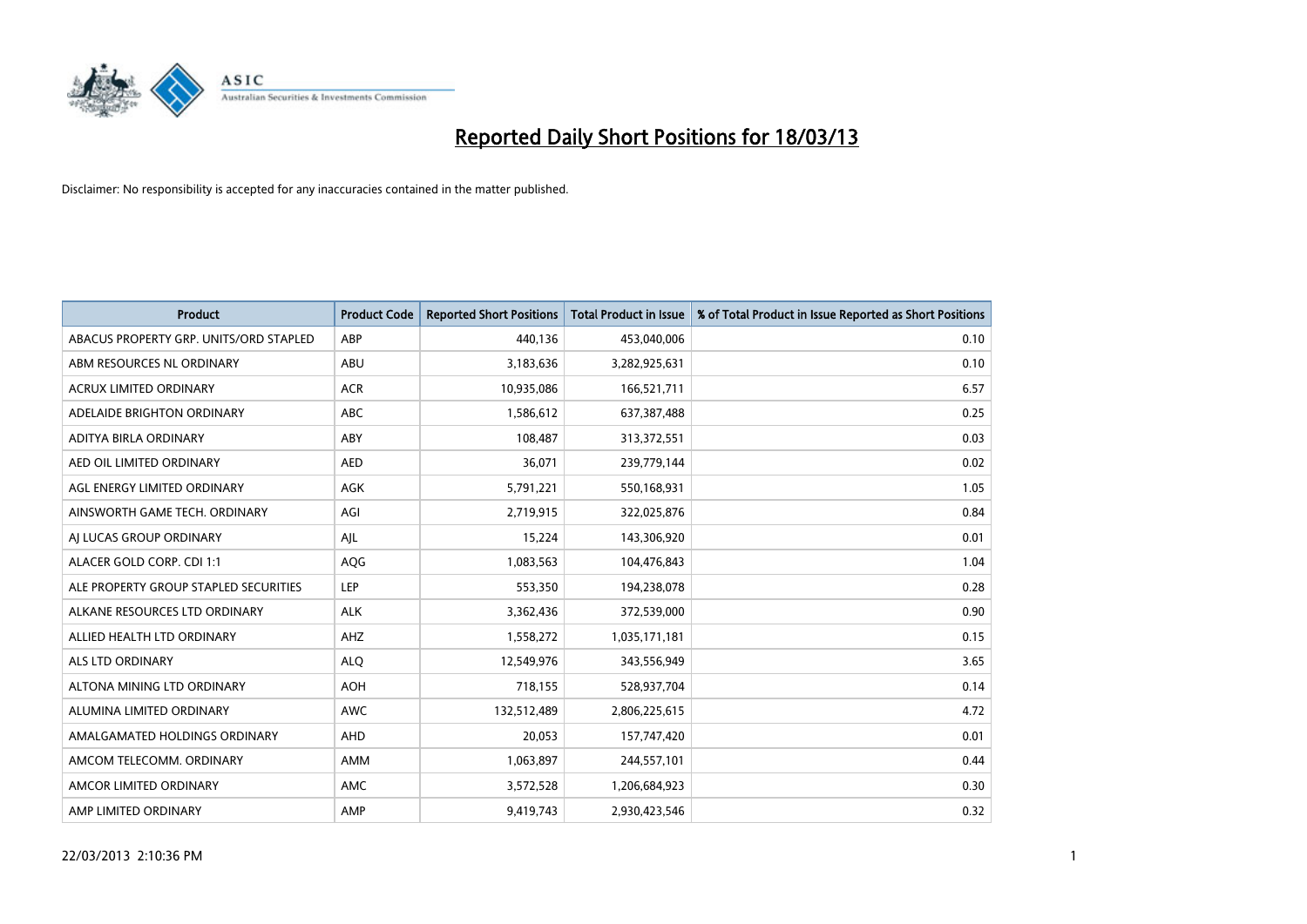

| <b>Product</b>                            | <b>Product Code</b> | <b>Reported Short Positions</b> | <b>Total Product in Issue</b> | % of Total Product in Issue Reported as Short Positions |
|-------------------------------------------|---------------------|---------------------------------|-------------------------------|---------------------------------------------------------|
| AMPELLA MINING ORDINARY                   | <b>AMX</b>          | 4,824,508                       | 248,000,493                   | 1.95                                                    |
| ANSELL LIMITED ORDINARY                   | <b>ANN</b>          | 7,062,888                       | 130,768,652                   | 5.40                                                    |
| ANTARES ENERGY LTD ORDINARY               | <b>AZZ</b>          | 481,842                         | 257,000,000                   | 0.19                                                    |
| ANZ BANKING GRP LTD ORDINARY              | ANZ                 | 2,227,109                       | 2,743,726,184                 | 0.08                                                    |
| APA GROUP STAPLED SECURITIES              | <b>APA</b>          | 6,169,538                       | 835,750,807                   | 0.74                                                    |
| APN NEWS & MEDIA ORDINARY                 | <b>APN</b>          | 14,218,759                      | 661,526,586                   | 2.15                                                    |
| AQUARIUS PLATINUM. ORDINARY               | <b>AOP</b>          | 10,481,267                      | 486,851,336                   | 2.15                                                    |
| AQUILA RESOURCES ORDINARY                 | <b>AQA</b>          | 11,061,831                      | 411,804,442                   | 2.69                                                    |
| ARAFURA RESOURCE LTD ORDINARY             | <b>ARU</b>          | 381.677                         | 441,270,644                   | 0.09                                                    |
| ARB CORPORATION ORDINARY                  | ARP                 | 156,779                         | 72,481,302                    | 0.22                                                    |
| ARDENT LEISURE GROUP STAPLED SECURITIES   | AAD                 | 3,527,902                       | 397,774,513                   | 0.89                                                    |
| ARISTOCRAT LEISURE ORDINARY               | <b>ALL</b>          | 8,179,341                       | 551,418,047                   | 1.48                                                    |
| ARRIUM LTD ORDINARY                       | ARI                 | 6,994,281                       | 1,351,527,328                 | 0.52                                                    |
| <b>ASCIANO LIMITED ORDINARY</b>           | <b>AIO</b>          | 11,750,086                      | 975,385,664                   | 1.20                                                    |
| ASG GROUP LIMITED ORDINARY                | <b>ASZ</b>          | 1,439,575                       | 206,720,839                   | 0.70                                                    |
| ASPEN GROUP ORD/UNITS STAPLED             | <b>APZ</b>          | 291,490                         | 1,192,665,422                 | 0.02                                                    |
| ASPIRE MINING LTD ORDINARY                | <b>AKM</b>          | 40,949                          | 655,594,556                   | 0.01                                                    |
| ASTRO JAP PROP GROUP STAPLED US PROHIBIT. | AIA                 | 97                              | 67,211,752                    | 0.00                                                    |
| <b>ASX LIMITED ORDINARY</b>               | ASX                 | 3,200,661                       | 175,136,729                   | 1.83                                                    |
| ATLAS IRON LIMITED ORDINARY               | <b>AGO</b>          | 16,472,780                      | 909,718,409                   | 1.81                                                    |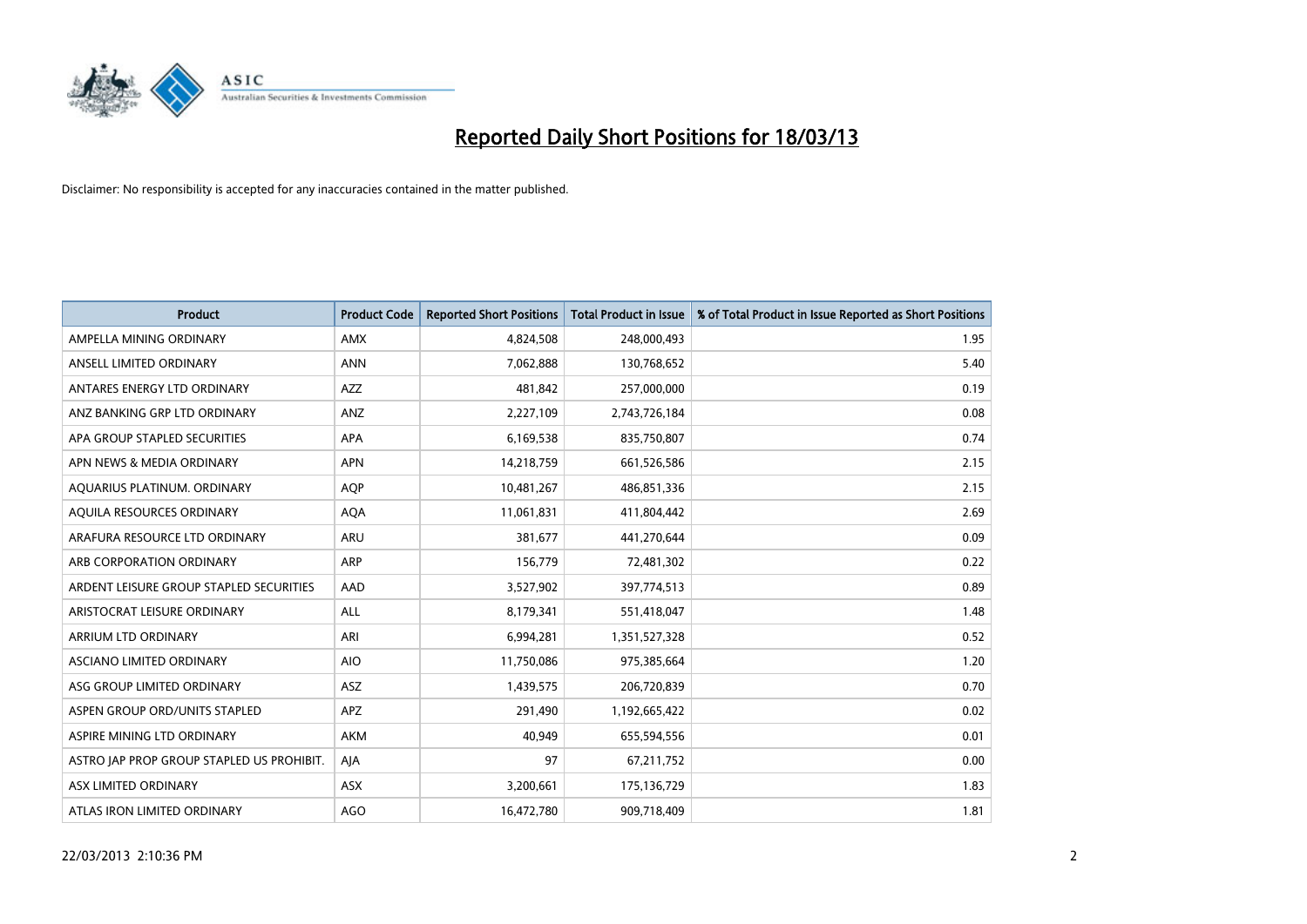

| <b>Product</b>                       | <b>Product Code</b> | <b>Reported Short Positions</b> | <b>Total Product in Issue</b> | % of Total Product in Issue Reported as Short Positions |
|--------------------------------------|---------------------|---------------------------------|-------------------------------|---------------------------------------------------------|
| ATTILA RESOURCES LTD ORDINARY        | <b>AYA</b>          | 4.200                           | 49,439,525                    | 0.01                                                    |
| AURIZON HOLDINGS LTD ORDINARY        | AZI                 | 7,915,271                       | 2,137,284,503                 | 0.37                                                    |
| <b>AURORA OIL &amp; GAS ORDINARY</b> | <b>AUT</b>          | 5,706,585                       | 447,885,778                   | 1.27                                                    |
| AUSDRILL LIMITED ORDINARY            | ASL                 | 4,241,449                       | 309,451,963                   | 1.37                                                    |
| AUSENCO LIMITED ORDINARY             | AAX                 | 1,066,956                       | 123,527,574                   | 0.86                                                    |
| <b>AUSTAL LIMITED ORDINARY</b>       | ASB                 | 591,630                         | 346,007,639                   | 0.17                                                    |
| AUSTBROKERS HOLDINGS ORDINARY        | <b>AUB</b>          | 1,978                           | 57,568,703                    | 0.00                                                    |
| AUSTIN ENGINEERING ORDINARY          | ANG                 | 456,962                         | 73,164,403                    | 0.62                                                    |
| AUSTRALAND PROPERTY STAPLED SECURITY | <b>ALZ</b>          | 285,530                         | 578,324,670                   | 0.05                                                    |
| AUSTRALIAN AGRICULT, ORDINARY        | AAC                 | 1,112,667                       | 312,905,085                   | 0.36                                                    |
| AUSTRALIAN INFRASTR. UNITS/ORDINARY  | <b>AIX</b>          | 2,984,778                       | 620,733,944                   | 0.48                                                    |
| AUSTRALIAN PHARM, ORDINARY           | API                 | 225,981                         | 488,115,883                   | 0.05                                                    |
| AUTOMOTIVE HOLDINGS ORDINARY         | <b>AHE</b>          | 502,437                         | 260,579,682                   | 0.19                                                    |
| AVIENNINGS LIMITED ORDINARY          | <b>AVI</b>          | 121,391                         | 274,588,694                   | 0.04                                                    |
| AWE LIMITED ORDINARY                 | AWE                 | 3,310,650                       | 522,116,985                   | 0.63                                                    |
| AZIMUTH RES LTD ORDINARY             | <b>AZH</b>          | 1,960,958                       | 430,626,680                   | 0.46                                                    |
| BANDANNA ENERGY ORDINARY             | <b>BND</b>          | 23,962,981                      | 528,481,199                   | 4.53                                                    |
| BANK OF QUEENSLAND. ORDINARY         | <b>BOO</b>          | 4,955,593                       | 312,878,919                   | 1.58                                                    |
| <b>BASE RES LIMITED ORDINARY</b>     | <b>BSE</b>          | 422,520                         | 560,440,029                   | 0.08                                                    |
| <b>BATHURST RESOURCES ORDINARY</b>   | <b>BTU</b>          | 21,016,321                      | 697,247,997                   | 3.01                                                    |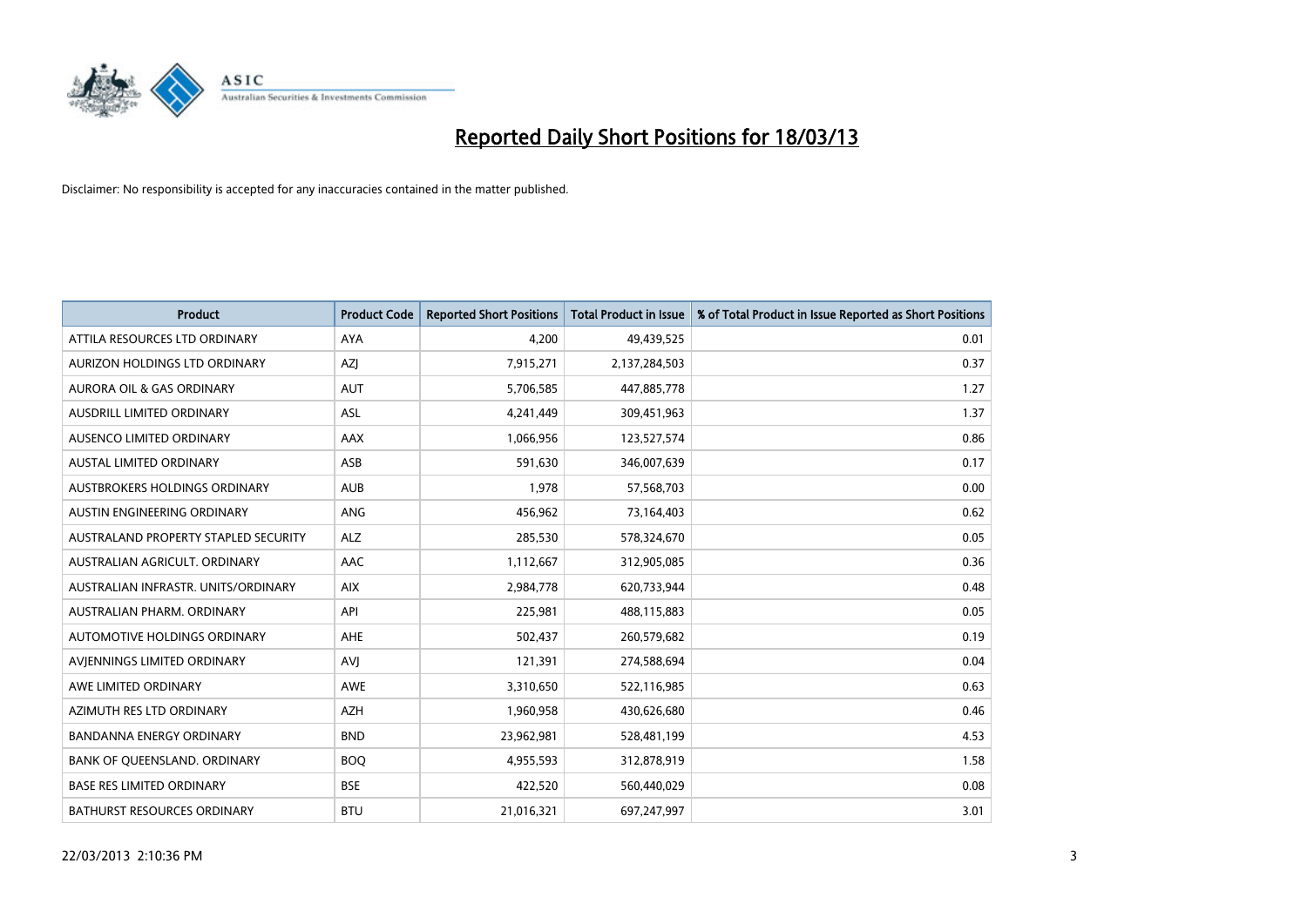

| <b>Product</b>                         | <b>Product Code</b> | <b>Reported Short Positions</b> | <b>Total Product in Issue</b> | % of Total Product in Issue Reported as Short Positions |
|----------------------------------------|---------------------|---------------------------------|-------------------------------|---------------------------------------------------------|
| <b>BC IRON LIMITED ORDINARY</b>        | <b>BCI</b>          | 408,220                         | 123,104,384                   | 0.33                                                    |
| BEACH ENERGY LIMITED ORDINARY          | <b>BPT</b>          | 17,936,141                      | 1,264,889,397                 | 1.42                                                    |
| BEADELL RESOURCE LTD ORDINARY          | <b>BDR</b>          | 20,121,530                      | 742,204,752                   | 2.71                                                    |
| BEGA CHEESE LTD ORDINARY               | <b>BGA</b>          | 384                             | 151,866,050                   | 0.00                                                    |
| BENDIGO AND ADELAIDE ORDINARY          | <b>BEN</b>          | 11,769,178                      | 402,454,677                   | 2.92                                                    |
| BERKELEY RESOURCES ORDINARY            | <b>BKY</b>          | 141,193                         | 179,393,273                   | 0.08                                                    |
| <b>BHP BILLITON LIMITED ORDINARY</b>   | <b>BHP</b>          | 11,510,474                      | 3,211,691,105                 | 0.36                                                    |
| <b>BILLABONG ORDINARY</b>              | <b>BBG</b>          | 10,864,000                      | 478,944,292                   | 2.27                                                    |
| BLACKTHORN RESOURCES ORD US PROHIBITED | <b>BTR</b>          | 205,767                         | 164,285,950                   | 0.13                                                    |
| <b>BLUESCOPE STEEL LTD ORDINARY</b>    | <b>BSL</b>          | 4,144,693                       | 558,243,305                   | 0.74                                                    |
| <b>BOART LONGYEAR ORDINARY</b>         | <b>BLY</b>          | 6,282,319                       | 461,163,412                   | 1.36                                                    |
| BORAL LIMITED, ORDINARY                | <b>BLD</b>          | 22,759,488                      | 766,370,951                   | 2.97                                                    |
| <b>BRADKEN LIMITED ORDINARY</b>        | <b>BKN</b>          | 11,817,219                      | 169,240,662                   | 6.98                                                    |
| <b>BRAMBLES LIMITED ORDINARY</b>       | <b>BXB</b>          | 1,350,051                       | 1,556,673,996                 | 0.09                                                    |
| BREVILLE GROUP LTD ORDINARY            | <b>BRG</b>          | 335,640                         | 130,095,322                   | 0.26                                                    |
| <b>BRICKWORKS LIMITED ORDINARY</b>     | <b>BKW</b>          | 14,381                          | 147,818,132                   | 0.01                                                    |
| <b>BROCKMAN MINING LTD ORDINARY</b>    | <b>BCK</b>          | 91,872                          | 7,894,482,131                 | 0.00                                                    |
| BT INVESTMENT MNGMNT ORDINARY          | <b>BTT</b>          | 10,130                          | 274,214,460                   | 0.00                                                    |
| <b>BURU ENERGY ORDINARY</b>            | <b>BRU</b>          | 18,917,743                      | 273,912,685                   | 6.91                                                    |
| <b>BWP TRUST ORDINARY UNITS</b>        | <b>BWP</b>          | 2.829.501                       | 537,753,954                   | 0.53                                                    |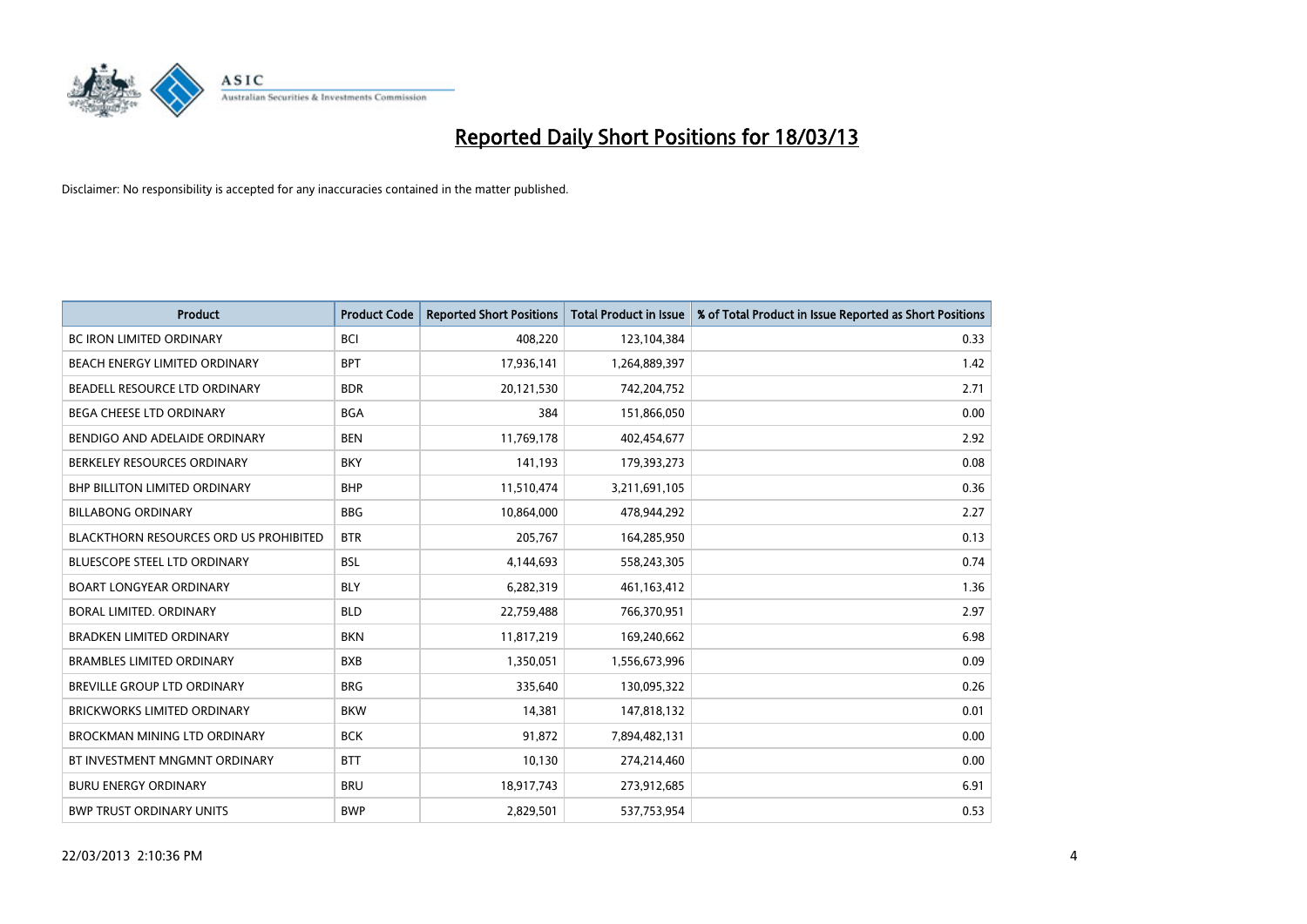

| <b>Product</b>                          | <b>Product Code</b> | <b>Reported Short Positions</b> | <b>Total Product in Issue</b> | % of Total Product in Issue Reported as Short Positions |
|-----------------------------------------|---------------------|---------------------------------|-------------------------------|---------------------------------------------------------|
| CABCHARGE AUSTRALIA ORDINARY            | CAB                 | 7,671,096                       | 120,430,683                   | 6.37                                                    |
| CALIBRE GROUP LTD ORDINARY              | <b>CGH</b>          | 843,313                         | 307,378,401                   | 0.27                                                    |
| CALTEX AUSTRALIA ORDINARY               | <b>CTX</b>          | 4,834,881                       | 270,000,000                   | 1.79                                                    |
| CAPE LAMBERT RES LTD ORDINARY           | <b>CFE</b>          | 400,799                         | 687,533,792                   | 0.06                                                    |
| CARABELLA RES LTD ORDINARY              | <b>CLR</b>          | 153,326                         | 152,361,547                   | 0.10                                                    |
| <b>CARBON ENERGY ORDINARY</b>           | <b>CNX</b>          | 48,071                          | 782,684,355                   | 0.01                                                    |
| <b>CARDNO LIMITED ORDINARY</b>          | CDD                 | 6,875,124                       | 142,770,550                   | 4.82                                                    |
| CARNARVON PETROLEUM ORDINARY            | <b>CVN</b>          | 90,175                          | 934,109,501                   | 0.01                                                    |
| CARSALES.COM LTD ORDINARY               | <b>CRZ</b>          | 4,952,072                       | 235,783,495                   | 2.10                                                    |
| <b>CASH CONVERTERS ORDINARY</b>         | CCV                 | 251,241                         | 423,861,025                   | 0.06                                                    |
| CENTRAL PETROLEUM ORDINARY              | <b>CTP</b>          | 3,061,225                       | 1,388,978,845                 | 0.22                                                    |
| <b>CERAMIC FUEL CELLS ORDINARY</b>      | <b>CFU</b>          | 390                             | 1,559,231,320                 | 0.00                                                    |
| CFS RETAIL TRUST GRP STAPLED SECURITIES | <b>CFX</b>          | 61,605,428                      | 2,828,495,659                 | 2.18                                                    |
| CHALLENGER DIV.PRO. STAPLED UNITS       | <b>CDI</b>          | 89,328                          | 214,101,013                   | 0.04                                                    |
| <b>CHALLENGER LIMITED ORDINARY</b>      | <b>CGF</b>          | 3,302,193                       | 534,607,512                   | 0.62                                                    |
| CHARTER HALL GROUP STAPLED US PROHIBIT. | <b>CHC</b>          | 414,290                         | 302,262,312                   | 0.14                                                    |
| <b>CHARTER HALL RETAIL UNITS</b>        | <b>COR</b>          | 655,209                         | 337,582,974                   | 0.19                                                    |
| <b>CHORUS LIMITED ORDINARY</b>          | <b>CNU</b>          | 326,666                         | 385,082,123                   | 0.08                                                    |
| CITIGOLD CORP LTD ORDINARY              | <b>CTO</b>          | 153,427                         | 1,352,907,765                 | 0.01                                                    |
| <b>CLOUGH LIMITED ORDINARY</b>          | <b>CLO</b>          | 696,190                         | 776,755,875                   | 0.09                                                    |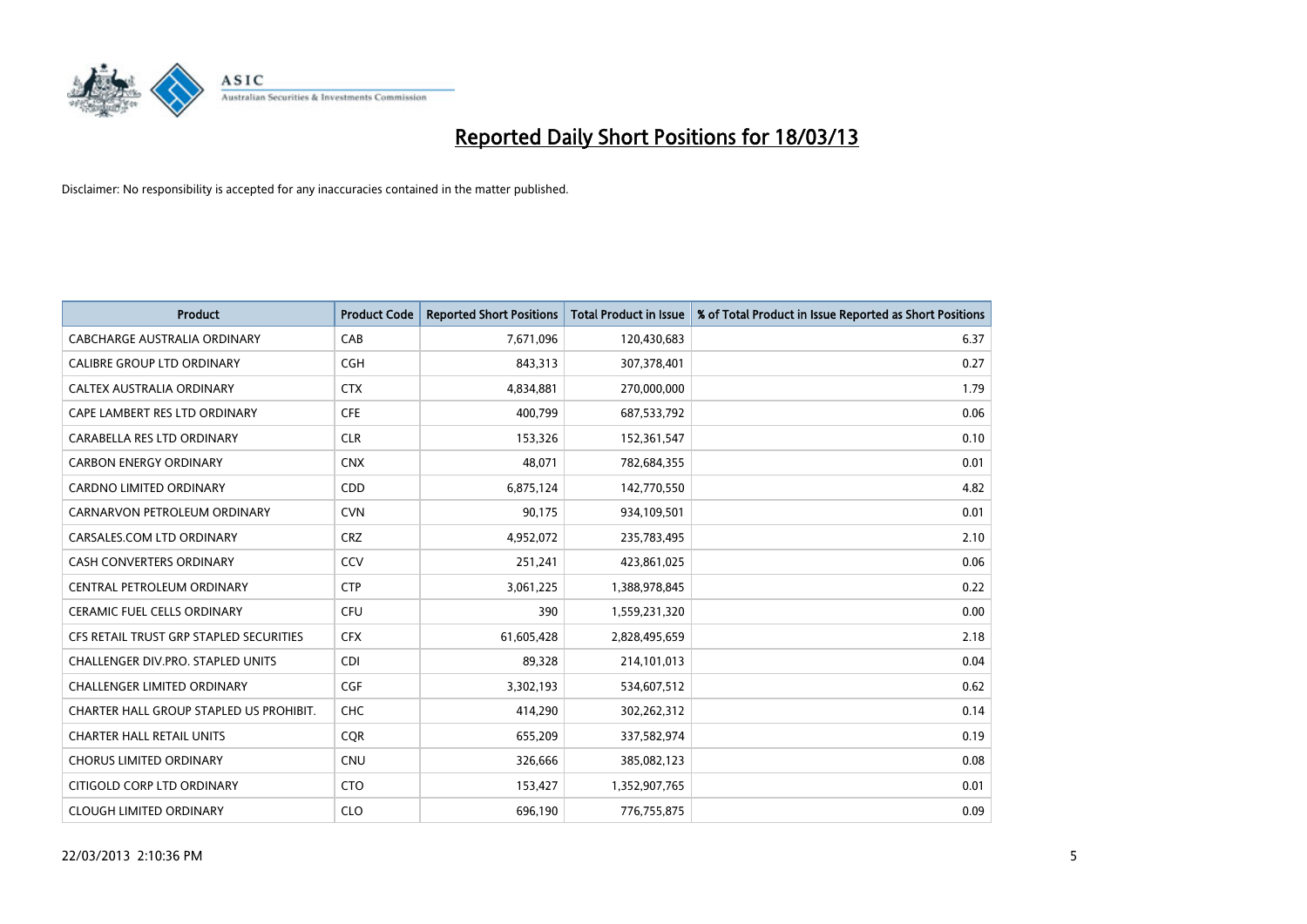

| <b>Product</b>                          | <b>Product Code</b> | <b>Reported Short Positions</b> | Total Product in Issue | % of Total Product in Issue Reported as Short Positions |
|-----------------------------------------|---------------------|---------------------------------|------------------------|---------------------------------------------------------|
| COAL OF AFRICA LTD ORDINARY             | <b>CZA</b>          | 432                             | 1,048,368,613          | 0.00                                                    |
| COALSPUR MINES LTD ORDINARY             | <b>CPL</b>          | 14,761,080                      | 634,248,901            | 2.33                                                    |
| <b>COBAR CONSOLIDATED ORDINARY</b>      | CCU                 | 10,000                          | 235,147,570            | 0.00                                                    |
| COCA-COLA AMATIL ORDINARY               | <b>CCL</b>          | 3,180,456                       | 762,133,414            | 0.42                                                    |
| <b>COCHLEAR LIMITED ORDINARY</b>        | <b>COH</b>          | 4,011,523                       | 57,040,932             | 7.03                                                    |
| <b>COCKATOO COAL ORDINARY</b>           | <b>COK</b>          | 12,187,649                      | 1,016,746,908          | 1.20                                                    |
| <b>CODAN LIMITED ORDINARY</b>           | <b>CDA</b>          | 341.119                         | 176,926,104            | 0.19                                                    |
| <b>COLLINS FOODS LTD ORDINARY</b>       | <b>CKF</b>          | 510,719                         | 93,000,003             | 0.55                                                    |
| COMMONWEALTH BANK, ORDINARY             | <b>CBA</b>          | 10,329,183                      | 1,609,180,841          | 0.64                                                    |
| <b>COMMONWEALTH PROP ORDINARY UNITS</b> | <b>CPA</b>          | 18,181,417                      | 2,347,003,413          | 0.77                                                    |
| <b>COMPASS RESOURCES ORDINARY</b>       | <b>CMR</b>          | 7,472                           | 1,403,744,100          | 0.00                                                    |
| <b>COMPUTERSHARE LTD ORDINARY</b>       | <b>CPU</b>          | 11,204,594                      | 555,664,059            | 2.02                                                    |
| <b>COOPER ENERGY LTD ORDINARY</b>       | <b>COE</b>          | 201,209                         | 329,099,922            | 0.06                                                    |
| <b>CORP TRAVEL LIMITED ORDINARY</b>     | <b>CTD</b>          | 138,974                         | 77,410,044             | 0.18                                                    |
| <b>CREDIT CORP GROUP ORDINARY</b>       | <b>CCP</b>          | 51,149                          | 45,932,899             | 0.11                                                    |
| <b>CROMWELL PROP STAPLED SECURITIES</b> | <b>CMW</b>          | 3,277,403                       | 1,460,982,142          | 0.22                                                    |
| <b>CROWN LIMITED ORDINARY</b>           | <b>CWN</b>          | 6,430,289                       | 728,394,185            | 0.88                                                    |
| <b>CSG LIMITED ORDINARY</b>             | CSV                 | 8,018                           | 278,155,477            | 0.00                                                    |
| <b>CSL LIMITED ORDINARY</b>             | <b>CSL</b>          | 715,028                         | 498,324,913            | 0.14                                                    |
| <b>CSR LIMITED ORDINARY</b>             | <b>CSR</b>          | 48,514,184                      | 506,000,315            | 9.59                                                    |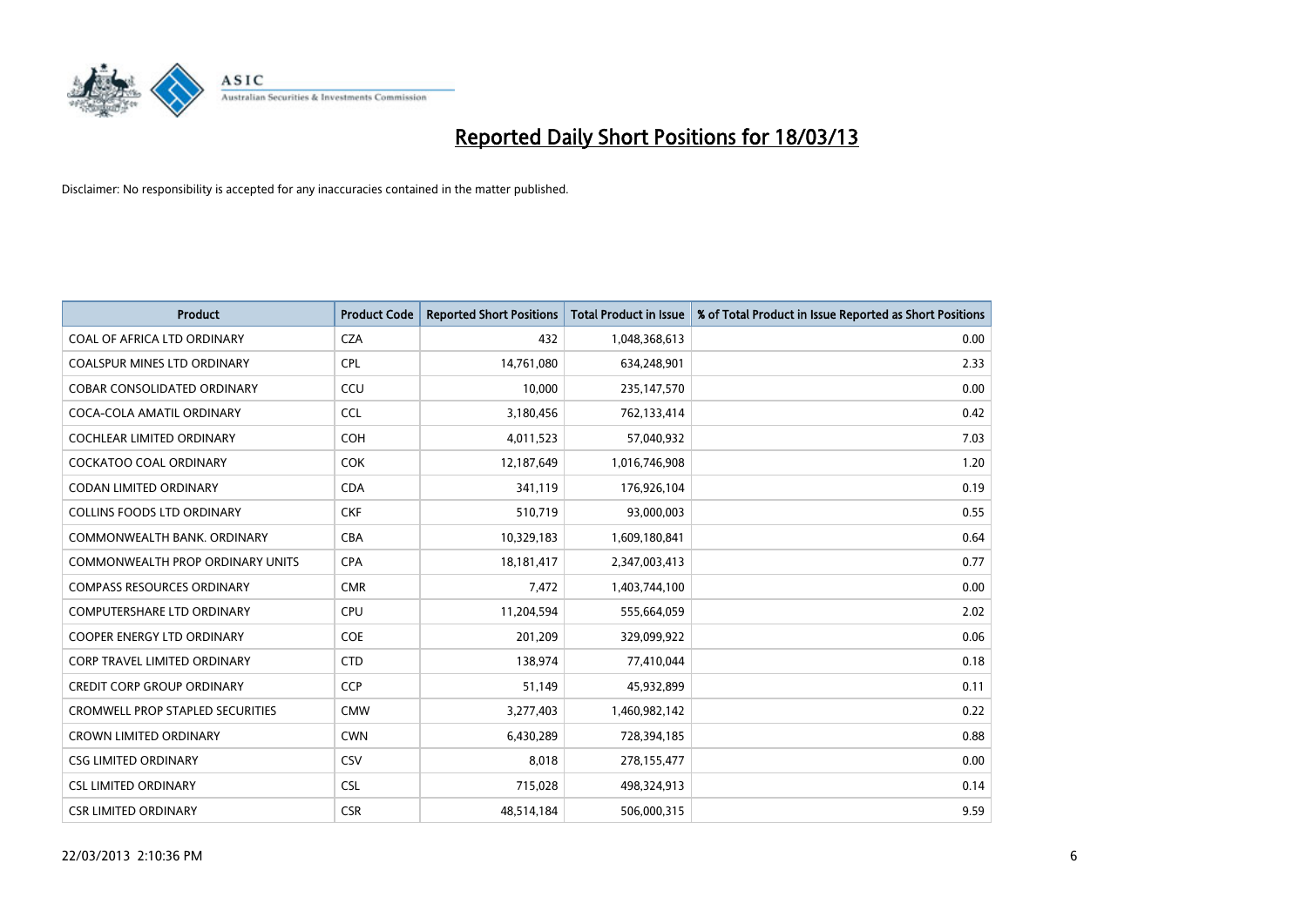

| <b>Product</b>                       | <b>Product Code</b> | <b>Reported Short Positions</b> | <b>Total Product in Issue</b> | % of Total Product in Issue Reported as Short Positions |
|--------------------------------------|---------------------|---------------------------------|-------------------------------|---------------------------------------------------------|
| <b>CUDECO LIMITED ORDINARY</b>       | CDU                 | 2,810,855                       | 199,877,294                   | 1.41                                                    |
| DART ENERGY LTD ORDINARY             | <b>DTE</b>          | 16,282,467                      | 878,668,388                   | 1.85                                                    |
| DAVID JONES LIMITED ORDINARY         | <b>DJS</b>          | 59,109,455                      | 531,788,775                   | 11.12                                                   |
| DECMIL GROUP LIMITED ORDINARY        | <b>DCG</b>          | 968,453                         | 168,203,219                   | 0.58                                                    |
| DEXUS PROPERTY GROUP STAPLED UNITS   | <b>DXS</b>          | 5,942,571                       | 4,839,024,176                 | 0.12                                                    |
| DISCOVERY METALS LTD ORDINARY        | <b>DML</b>          | 5,348,932                       | 486,986,451                   | 1.10                                                    |
| DOMINO PIZZA ENTERPR ORDINARY        | <b>DMP</b>          | 142.687                         | 70,192,674                    | 0.20                                                    |
| DORAY MINERALS LTD ORDINARY          | <b>DRM</b>          | 61,365                          | 141,866,768                   | 0.04                                                    |
| DOWNER EDI LIMITED ORDINARY          | <b>DOW</b>          | 9,011,698                       | 429,100,296                   | 2.10                                                    |
| DRILLSEARCH ENERGY ORDINARY          | <b>DLS</b>          | 2,133,979                       | 427,353,371                   | 0.50                                                    |
| DUET GROUP STAPLED US PROHIBIT.      | <b>DUE</b>          | 7,179,956                       | 1,169,314,842                 | 0.61                                                    |
| <b>DULUXGROUP LIMITED ORDINARY</b>   | <b>DLX</b>          | 6,941,405                       | 374,507,181                   | 1.85                                                    |
| <b>DWS LTD ORDINARY</b>              | <b>DWS</b>          | 296,740                         | 132,362,763                   | 0.22                                                    |
| ECHO ENTERTAINMENT ORDINARY          | <b>EGP</b>          | 7,247,771                       | 825,672,730                   | 0.88                                                    |
| <b>ELDERS LIMITED ORDINARY</b>       | <b>ELD</b>          | 16,392,238                      | 448,598,480                   | 3.65                                                    |
| ELEMENTAL MINERALS ORDINARY          | <b>ELM</b>          | 33,456                          | 288,587,228                   | 0.01                                                    |
| ELEMENTOS LIMITED ORDINARY           | <b>ELT</b>          | 16                              | 149,531,420                   | 0.00                                                    |
| <b>EMECO HOLDINGS ORDINARY</b>       | <b>EHL</b>          | 7,086,586                       | 599,675,707                   | 1.18                                                    |
| <b>ENDEAVOUR MIN CORP CDI 1:1</b>    | <b>EVR</b>          | 50,852                          | 131,354,574                   | 0.04                                                    |
| <b>ENERGY RESOURCES ORDINARY 'A'</b> | <b>ERA</b>          | 8,137,491                       | 517,725,062                   | 1.57                                                    |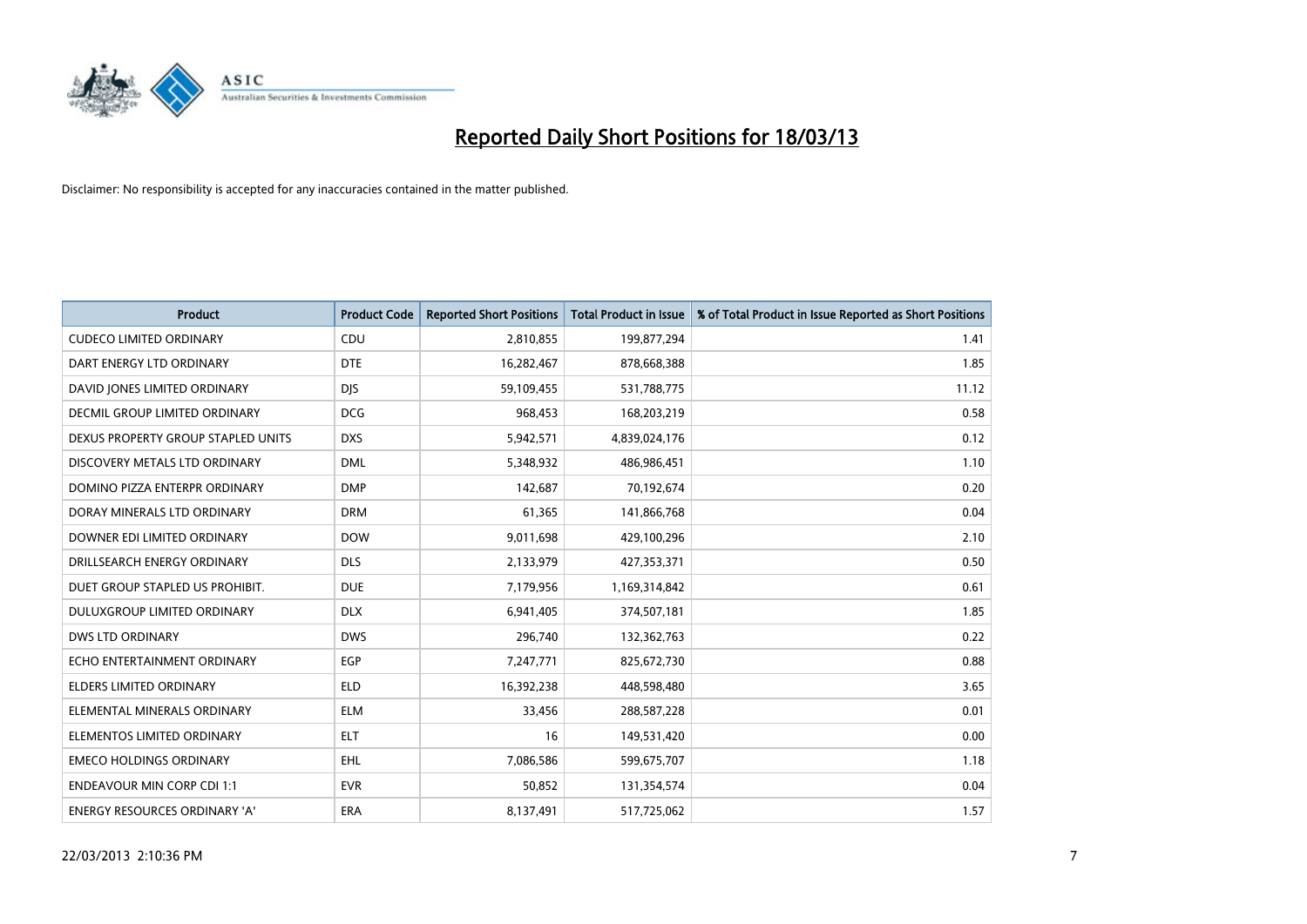

| <b>Product</b>                         | <b>Product Code</b> | <b>Reported Short Positions</b> | <b>Total Product in Issue</b> | % of Total Product in Issue Reported as Short Positions |
|----------------------------------------|---------------------|---------------------------------|-------------------------------|---------------------------------------------------------|
| <b>ENERGY WORLD CORPOR, ORDINARY</b>   | <b>EWC</b>          | 19,425,732                      | 1,734,166,672                 | 1.12                                                    |
| ENVESTRA LIMITED ORDINARY              | <b>ENV</b>          | 8,210,242                       | 1,603,333,497                 | 0.51                                                    |
| ETHANE PIPELINE STAPLED SECURITIES     | <b>EPX</b>          | 16                              | 69,302,275                    | 0.00                                                    |
| EVOLUTION MINING LTD ORDINARY          | <b>EVN</b>          | 13,094,248                      | 708,092,989                   | 1.85                                                    |
| FAIRFAX MEDIA LTD ORDINARY             | <b>FXI</b>          | 397,902,221                     | 2,351,955,725                 | 16.92                                                   |
| <b>FANTASTIC HOLDINGS ORDINARY</b>     | <b>FAN</b>          | 35,323                          | 102,739,538                   | 0.03                                                    |
| <b>FAR LTD ORDINARY</b>                | <b>FAR</b>          | 22,121,932                      | 2,499,846,742                 | 0.88                                                    |
| FEDERATION CNTRES ORD/UNIT STAPLED SEC | <b>FDC</b>          | 3,482,265                       | 1,427,641,565                 | 0.24                                                    |
| FKP PROPERTY GROUP STAPLED SECURITIES  | <b>FKP</b>          | 6,081,063                       | 321,578,705                   | 1.89                                                    |
| FLEETWOOD CORP ORDINARY                | <b>FWD</b>          | 3,843,426                       | 60,104,188                    | 6.39                                                    |
| FLETCHER BUILDING ORDINARY             | <b>FBU</b>          | 4,024,252                       | 684,793,538                   | 0.59                                                    |
| <b>FLEXIGROUP LIMITED ORDINARY</b>     | <b>FXL</b>          | 73,900                          | 287,869,669                   | 0.03                                                    |
| FLIGHT CENTRE ORDINARY                 | <b>FLT</b>          | 10,731,193                      | 100,289,792                   | 10.70                                                   |
| FLINDERS MINES LTD ORDINARY            | <b>FMS</b>          | 2,706,478                       | 1,821,300,404                 | 0.15                                                    |
| <b>FOCUS MINERALS LTD ORDINARY</b>     | <b>FML</b>          | 9,214,747                       | 8,822,771,352                 | 0.10                                                    |
| FONTERRA SHARE FUND ORDINARY UNITS     | FSF                 | 34,842                          | 95,822,090                    | 0.04                                                    |
| FORGE GROUP LIMITED ORDINARY           | FGE                 | 202,049                         | 86,169,014                    | 0.23                                                    |
| FORTESCUE METALS GRP ORDINARY          | <b>FMG</b>          | 166,122,882                     | 3,113,798,659                 | 5.34                                                    |
| <b>G.U.D. HOLDINGS ORDINARY</b>        | GUD                 | 4,022,901                       | 71,341,319                    | 5.64                                                    |
| <b>G8 EDUCATION LIMITED ORDINARY</b>   | <b>GEM</b>          | 708,157                         | 270,940,348                   | 0.26                                                    |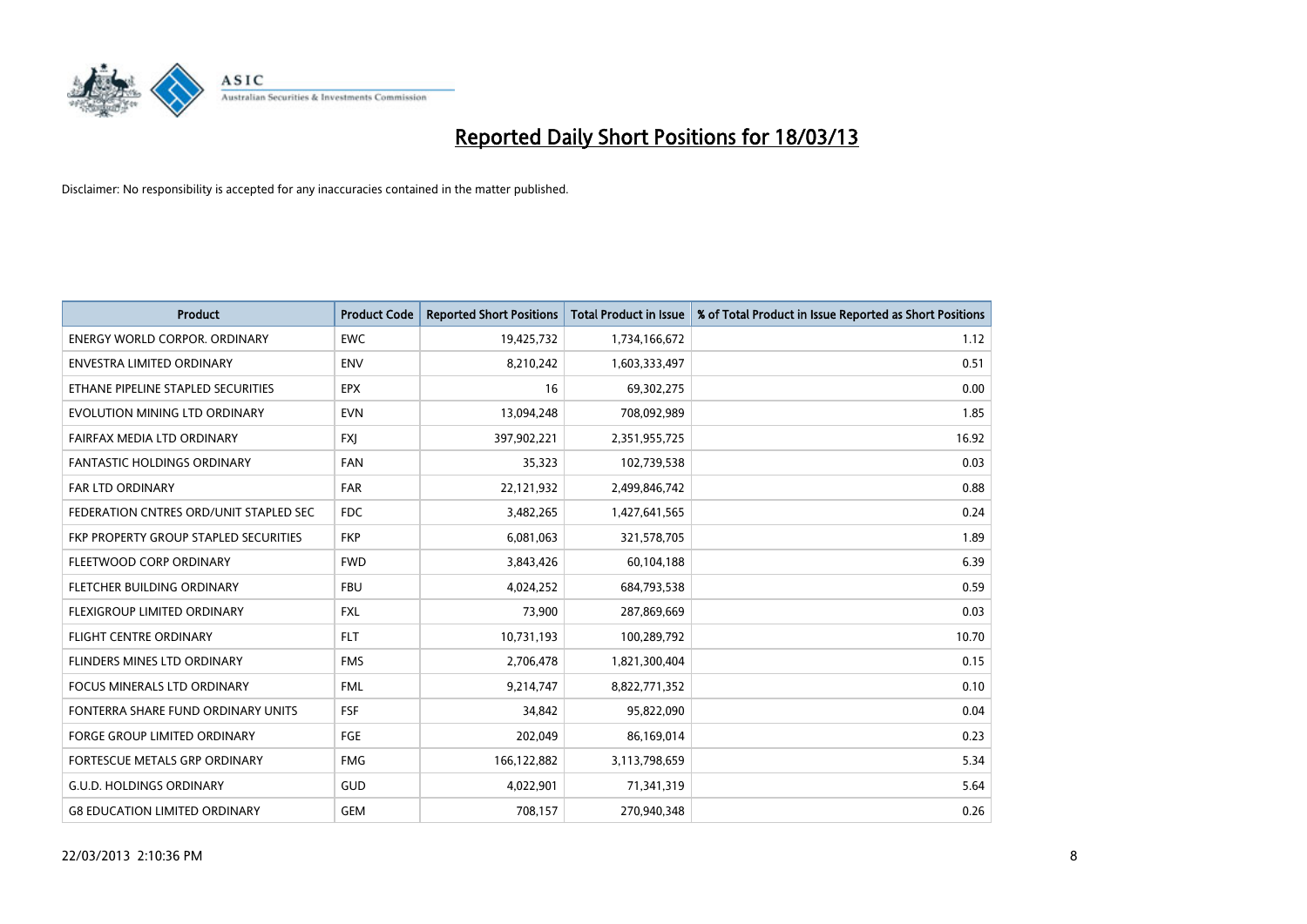

| <b>Product</b>                            | <b>Product Code</b> | <b>Reported Short Positions</b> | <b>Total Product in Issue</b> | % of Total Product in Issue Reported as Short Positions |
|-------------------------------------------|---------------------|---------------------------------|-------------------------------|---------------------------------------------------------|
| <b>GALAXY RESOURCES ORDINARY</b>          | <b>GXY</b>          | 3,498,630                       | 584,355,501                   | 0.60                                                    |
| <b>GEODYNAMICS LIMITED ORDINARY</b>       | GDY                 | 850                             | 406,452,608                   | 0.00                                                    |
| <b>GINDALBIE METALS LTD ORDINARY</b>      | <b>GBG</b>          | 31,765,966                      | 1,404,350,200                 | 2.26                                                    |
| <b>GOODMAN FIELDER. ORDINARY</b>          | GFF                 | 38,712,717                      | 1,955,559,207                 | 1.98                                                    |
| <b>GOODMAN GROUP STAPLED US PROHIBIT.</b> | <b>GMG</b>          | 5,987,502                       | 1,713,233,947                 | 0.35                                                    |
| <b>GPT GROUP STAPLED SEC.</b>             | GPT                 | 3,588,733                       | 1,768,731,729                 | 0.20                                                    |
| <b>GRAINCORP LIMITED A CLASS ORDINARY</b> | <b>GNC</b>          | 1,831,397                       | 228,855,628                   | 0.80                                                    |
| <b>GRANGE RESOURCES, ORDINARY</b>         | <b>GRR</b>          | 1,431,004                       | 1,156,492,195                 | 0.12                                                    |
| <b>GREENLAND MIN EN LTD ORDINARY</b>      | GGG                 | 4,836,068                       | 571,225,263                   | 0.85                                                    |
| <b>GRYPHON MINERALS LTD ORDINARY</b>      | GRY                 | 13,049,021                      | 400,464,983                   | 3.26                                                    |
| <b>GUILDFORD COAL LTD ORDINARY</b>        | <b>GUF</b>          | 1,393,819                       | 635,046,899                   | 0.22                                                    |
| <b>GUNNS LIMITED ORDINARY</b>             | <b>GNS</b>          | 51,772,667                      | 848,401,559                   | 6.10                                                    |
| <b>GWA GROUP LTD ORDINARY</b>             | <b>GWA</b>          | 6,302,397                       | 304,706,899                   | 2.07                                                    |
| <b>HARVEY NORMAN ORDINARY</b>             | <b>HVN</b>          | 89,590,143                      | 1,062,316,784                 | 8.43                                                    |
| HASTIE GROUP LIMITED ORDINARY             | <b>HST</b>          | 210,891                         | 137,353,504                   | 0.15                                                    |
| <b>HENDERSON GROUP CDI 1:1</b>            | <b>HGG</b>          | 4,395,710                       | 725,243,442                   | 0.61                                                    |
| HFA HOLDINGS LIMITED ORDINARY             | <b>HFA</b>          | 3,809                           | 117,332,831                   | 0.00                                                    |
| HILLGROVE RES LTD ORDINARY                | <b>HGO</b>          | 1,529,144                       | 1,022,760,221                 | 0.15                                                    |
| HILLS HOLDINGS LTD ORDINARY               | <b>HIL</b>          | 2,521,215                       | 246,500,444                   | 1.02                                                    |
| HORIZON OIL LIMITED ORDINARY              | <b>HZN</b>          | 36,158,058                      | 1,135,266,515                 | 3.18                                                    |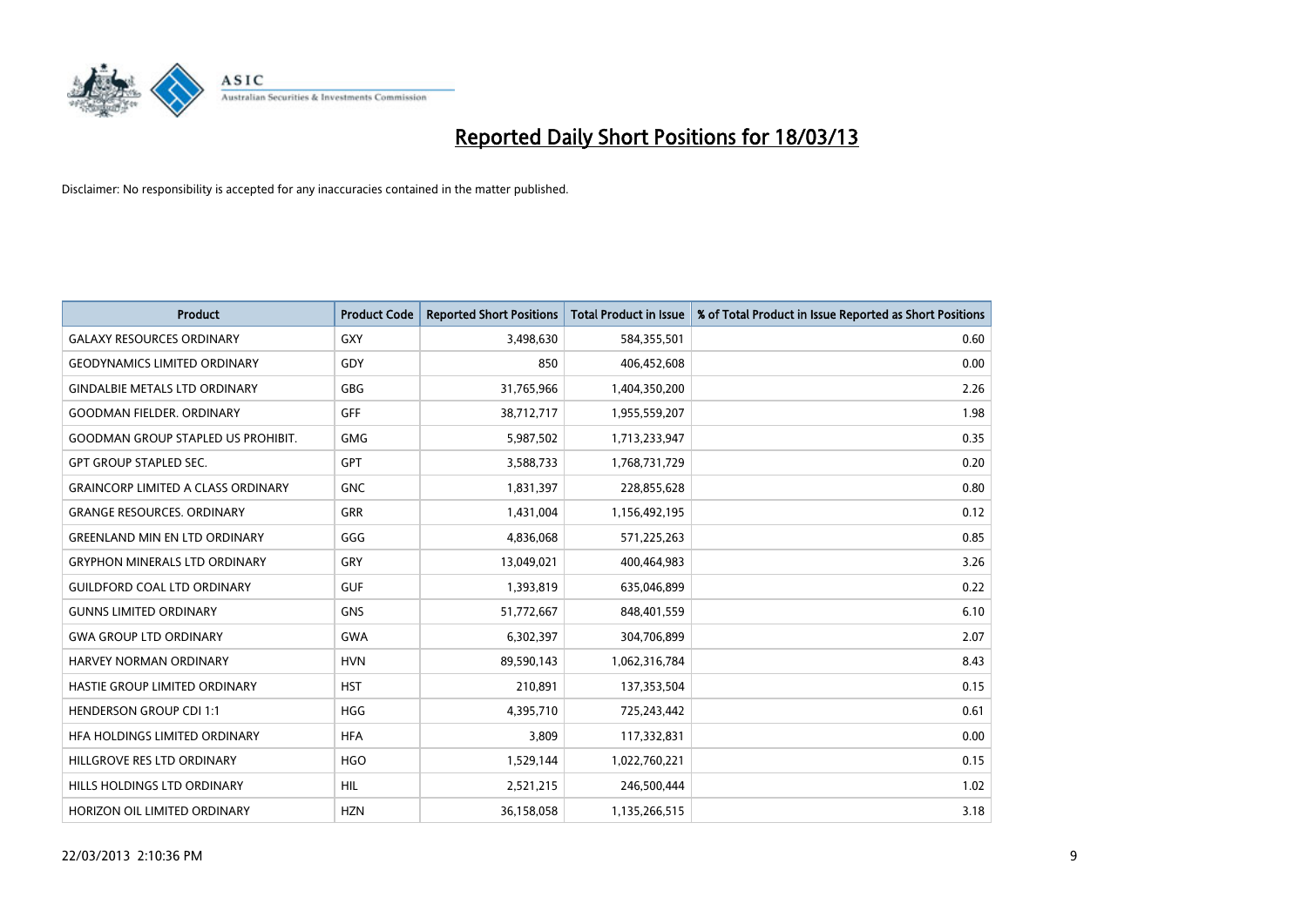

| <b>Product</b>                                | <b>Product Code</b> | <b>Reported Short Positions</b> | <b>Total Product in Issue</b> | % of Total Product in Issue Reported as Short Positions |
|-----------------------------------------------|---------------------|---------------------------------|-------------------------------|---------------------------------------------------------|
| <b>ICON ENERGY LIMITED ORDINARY</b>           | <b>ICN</b>          | 1,571,199                       | 533,391,210                   | 0.29                                                    |
| <b>IINET LIMITED ORDINARY</b>                 | <b>IIN</b>          | 1,451,969                       | 161,238,847                   | 0.90                                                    |
| <b>ILUKA RESOURCES ORDINARY</b>               | ILU                 | 64,546,772                      | 418,700,517                   | 15.42                                                   |
| <b>IMDEX LIMITED ORDINARY</b>                 | <b>IMD</b>          | 2,523,531                       | 210,473,188                   | 1.20                                                    |
| IMF (AUSTRALIA) LTD ORDINARY                  | <b>IMF</b>          | 814,242                         | 123,201,716                   | 0.66                                                    |
| <b>INCITEC PIVOT ORDINARY</b>                 | IPL                 | 26,815,158                      | 1,628,730,107                 | 1.65                                                    |
| <b>INDEPENDENCE GROUP ORDINARY</b>            | <b>IGO</b>          | 2,540,608                       | 232,882,535                   | 1.09                                                    |
| <b>INDOPHIL RESOURCES ORDINARY</b>            | <b>IRN</b>          | 1,510,121                       | 1,203,146,194                 | 0.13                                                    |
| INFIGEN ENERGY STAPLED SECURITIES             | <b>IFN</b>          | 3,161,601                       | 762,265,972                   | 0.41                                                    |
| <b>INSURANCE AUSTRALIA ORDINARY</b>           | IAG                 | 2,965,945                       | 2,079,034,021                 | 0.14                                                    |
| <b>INTEGRATED RESEARCH ORDINARY</b>           | IRI                 | 95,094                          | 168,359,453                   | 0.06                                                    |
| <b>INTREPID MINES ORDINARY</b>                | <b>IAU</b>          | 12,272,613                      | 555,623,798                   | 2.21                                                    |
| <b>INVESTA OFFICE FUND STAPLED SECURITIES</b> | <b>IOF</b>          | 2,472,740                       | 614,047,458                   | 0.40                                                    |
| <b>INVOCARE LIMITED ORDINARY</b>              | <b>IVC</b>          | 1,979,700                       | 110,030,298                   | 1.80                                                    |
| ION LIMITED ORDINARY                          | <b>ION</b>          | 164,453                         | 256,365,105                   | 0.06                                                    |
| <b>IOOF HOLDINGS LTD ORDINARY</b>             | IFL.                | 1,345,051                       | 232,091,225                   | 0.58                                                    |
| <b>IRESS LIMITED ORDINARY</b>                 | <b>IRE</b>          | 2,192,173                       | 128,620,231                   | 1.70                                                    |
| <b>IRON ORE HOLDINGS ORDINARY</b>             | <b>IOH</b>          | 16,649                          | 161,174,005                   | 0.01                                                    |
| <b>IVANHOE AUSTRALIA ORDINARY</b>             | <b>IVA</b>          | 1,363,605                       | 724,339,661                   | 0.19                                                    |
| JAMES HARDIE INDUST CHESS DEPOSITARY INT      | <b>IHX</b>          | 7,283,481                       | 441,375,645                   | 1.65                                                    |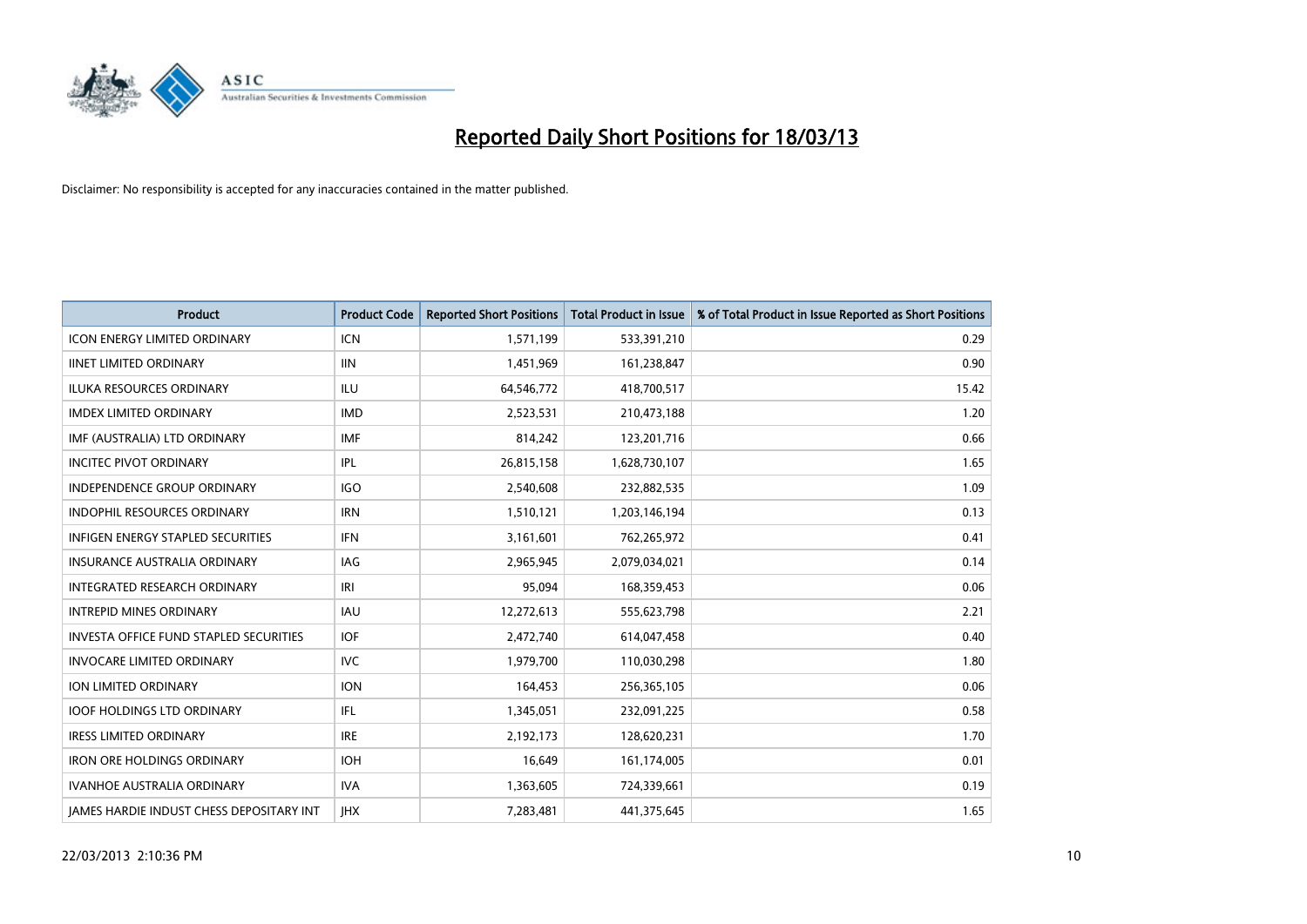

| <b>Product</b>                        | <b>Product Code</b> | <b>Reported Short Positions</b> | <b>Total Product in Issue</b> | % of Total Product in Issue Reported as Short Positions |
|---------------------------------------|---------------------|---------------------------------|-------------------------------|---------------------------------------------------------|
| <b>IB HI-FI LIMITED ORDINARY</b>      | <b>IBH</b>          | 18,320,870                      | 98,947,309                    | 18.52                                                   |
| <b>JUPITER MINES ORDINARY</b>         | <b>IMS</b>          | 30                              | 2,281,835,383                 | 0.00                                                    |
| KAGARA LTD ORDINARY                   | <b>KZL</b>          | 3,008,926                       | 798,953,117                   | 0.38                                                    |
| KAROON GAS AUSTRALIA ORDINARY         | <b>KAR</b>          | 602,515                         | 221,420,769                   | 0.27                                                    |
| KATHMANDU HOLD LTD ORDINARY           | <b>KMD</b>          | 17,209                          | 200,215,894                   | 0.01                                                    |
| <b>KBL MINING LIMITED ORDINARY</b>    | <b>KBL</b>          | 1,820                           | 293,535,629                   | 0.00                                                    |
| KINGSGATE CONSOLID, ORDINARY          | <b>KCN</b>          | 14,273,676                      | 151,828,173                   | 9.40                                                    |
| KINGSROSE MINING LTD ORDINARY         | <b>KRM</b>          | 300,736                         | 291,959,871                   | 0.10                                                    |
| LEIGHTON HOLDINGS ORDINARY            | LEI                 | 7,549,060                       | 337,199,938                   | 2.24                                                    |
| LEND LEASE GROUP UNIT/ORD STAPLED     | <b>LLC</b>          | 3,626,224                       | 574,351,883                   | 0.63                                                    |
| LINC ENERGY LTD ORDINARY              | <b>LNC</b>          | 14,088,361                      | 517,770,424                   | 2.72                                                    |
| LION SELECTION GRP ORDINARY           | <b>LSX</b>          | 36                              | 88,030,963                    | 0.00                                                    |
| LYCOPODIUM LIMITED ORDINARY           | LYL                 | 202                             | 38,855,103                    | 0.00                                                    |
| <b>LYNAS CORPORATION ORDINARY</b>     | <b>LYC</b>          | 198,579,586                     | 1,960,801,292                 | 10.13                                                   |
| M2 TELECOMMUNICATION ORDINARY         | <b>MTU</b>          | 7,362,074                       | 158,016,251                   | 4.66                                                    |
| MACA LIMITED ORDINARY                 | <b>MLD</b>          | 59,621                          | 172,500,000                   | 0.03                                                    |
| <b>MACMAHON HOLDINGS ORDINARY</b>     | <b>MAH</b>          | 10,702,667                      | 1,261,699,966                 | 0.85                                                    |
| MACQ ATLAS ROADS GRP ORDINARY STAPLED | <b>MQA</b>          | 16,834,461                      | 478,531,436                   | 3.52                                                    |
| MACOUARIE GROUP LTD ORDINARY          | <b>MOG</b>          | 4,139,106                       | 339,506,578                   | 1.22                                                    |
| MAGELLAN FIN GRP LTD ORDINARY         | <b>MFG</b>          | 284.059                         | 152,737,530                   | 0.19                                                    |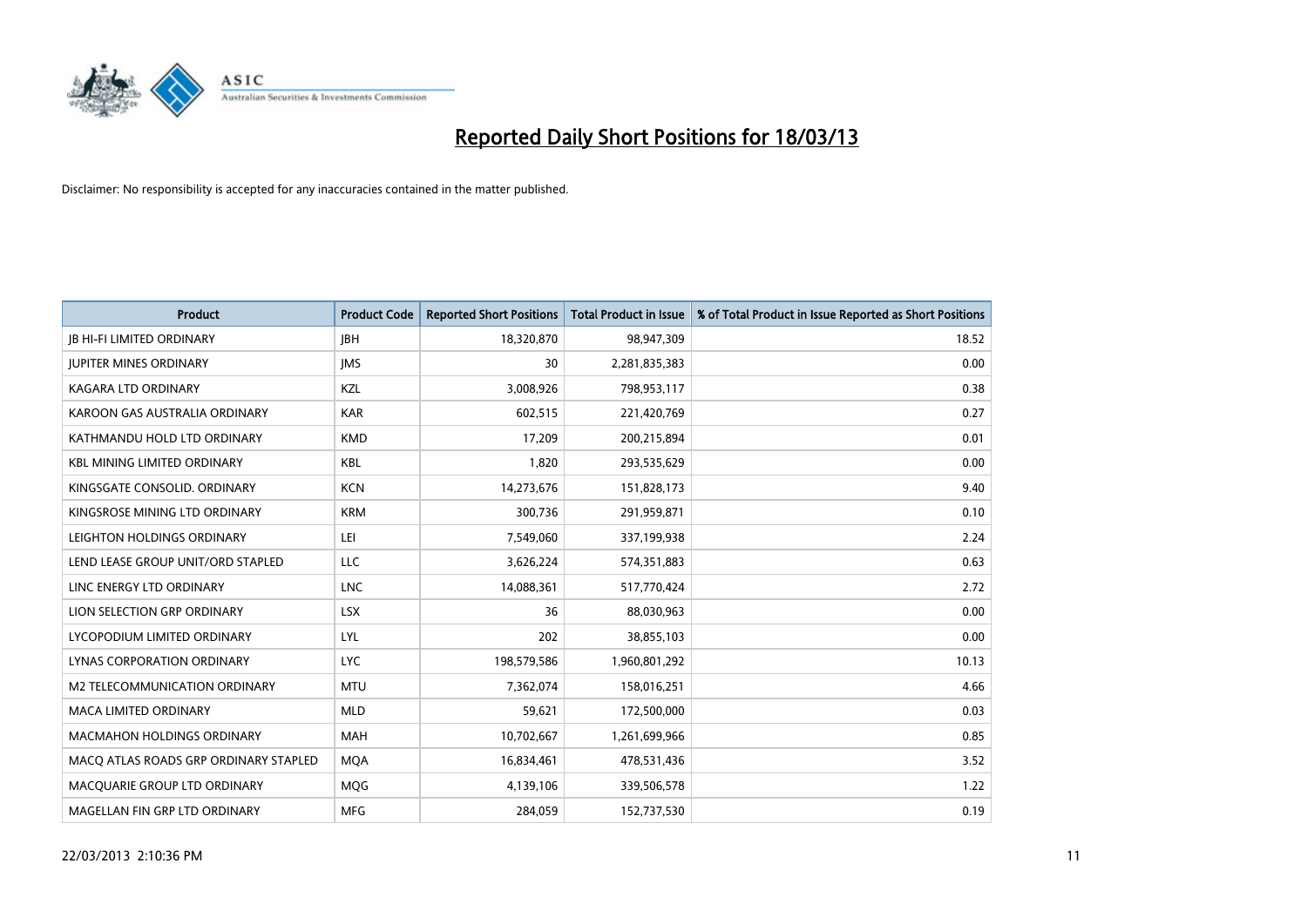

| <b>Product</b>                       | <b>Product Code</b> | <b>Reported Short Positions</b> | <b>Total Product in Issue</b> | % of Total Product in Issue Reported as Short Positions |
|--------------------------------------|---------------------|---------------------------------|-------------------------------|---------------------------------------------------------|
| <b>MATRIX C &amp; E LTD ORDINARY</b> | <b>MCE</b>          | 3,567,024                       | 94,555,428                    | 3.77                                                    |
| MAVERICK DRILLING ORDINARY           | <b>MAD</b>          | 10,092,767                      | 452,726,751                   | 2.23                                                    |
| MCMILLAN SHAKESPEARE ORDINARY        | <b>MMS</b>          | 202,181                         | 74,523,965                    | 0.27                                                    |
| MEDUSA MINING LTD ORDINARY           | <b>MML</b>          | 4,043,900                       | 188,903,911                   | 2.14                                                    |
| MELBOURNE IT LIMITED ORDINARY        | <b>MLB</b>          | 458,750                         | 82,451,363                    | 0.56                                                    |
| MEO AUSTRALIA LTD ORDINARY           | <b>MEO</b>          | 432,047                         | 627,264,587                   | 0.07                                                    |
| <b>MERMAID MARINE ORDINARY</b>       | <b>MRM</b>          | 1,221,787                       | 226,667,868                   | 0.54                                                    |
| MESOBLAST LIMITED ORDINARY           | <b>MSB</b>          | 15,461,310                      | 314,811,301                   | 4.91                                                    |
| METALS X LIMITED ORDINARY            | <b>MLX</b>          | 77,960                          | 1,651,766,110                 | 0.00                                                    |
| METCASH LIMITED ORDINARY             | <b>MTS</b>          | 99,026,479                      | 880,704,786                   | 11.24                                                   |
| METMINCO LIMITED ORDINARY            | <b>MNC</b>          | 54,825                          | 1,749,543,023                 | 0.00                                                    |
| MICLYN EXP OFFSHR ORDINARY           | <b>MIO</b>          | 258,795                         | 278,639,188                   | 0.09                                                    |
| MILTON CORPORATION ORDINARY          | <b>MLT</b>          | 12,800                          | 122,147,119                   | 0.01                                                    |
| MINCOR RESOURCES NL ORDINARY         | <b>MCR</b>          | 2,411,594                       | 188,208,274                   | 1.28                                                    |
| MINERAL DEPOSITS ORDINARY            | <b>MDL</b>          | 1,334,785                       | 83,538,786                    | 1.60                                                    |
| MINERAL RESOURCES. ORDINARY          | <b>MIN</b>          | 1,366,151                       | 185,724,169                   | 0.74                                                    |
| MIRABELA NICKEL LTD ORDINARY         | <b>MBN</b>          | 12,767,400                      | 876,765,094                   | 1.46                                                    |
| MIRVAC GROUP STAPLED SECURITIES      | <b>MGR</b>          | 10,916,268                      | 3,425,587,451                 | 0.32                                                    |
| <b>MOLOPO ENERGY LTD ORDINARY</b>    | <b>MPO</b>          | 859,346                         | 246,371,894                   | 0.35                                                    |
| <b>MONADELPHOUS GROUP ORDINARY</b>   | <b>MND</b>          | 8,524,223                       | 90,663,543                    | 9.40                                                    |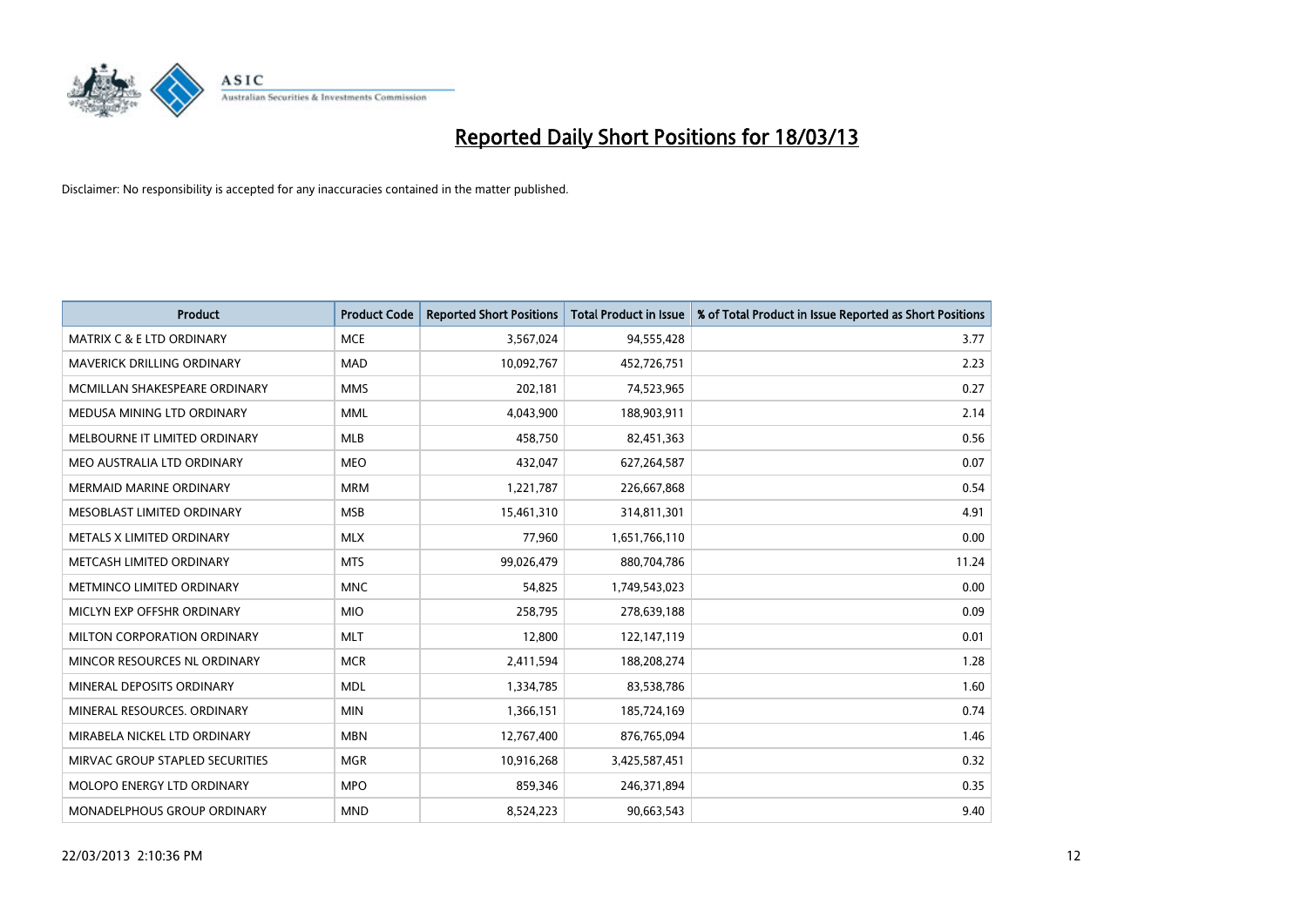

| <b>Product</b>                  | <b>Product Code</b> | <b>Reported Short Positions</b> | <b>Total Product in Issue</b> | % of Total Product in Issue Reported as Short Positions |
|---------------------------------|---------------------|---------------------------------|-------------------------------|---------------------------------------------------------|
| MORTGAGE CHOICE LTD ORDINARY    | <b>MOC</b>          | 1,495,920                       | 123,431,282                   | 1.21                                                    |
| MOUNT GIBSON IRON ORDINARY      | <b>MGX</b>          | 5,887,455                       | 1,090,584,232                 | 0.54                                                    |
| MULTIPLEX SITES SITES           | <b>MXUPA</b>        | 686                             | 4,500,000                     | 0.02                                                    |
| MURCHISON METALS LTD ORDINARY   | <b>MMX</b>          | 3,811,316                       | 450,497,346                   | 0.85                                                    |
| MYER HOLDINGS LTD ORDINARY      | <b>MYR</b>          | 76,460,669                      | 583,384,551                   | 13.11                                                   |
| <b>MYSTATE LIMITED ORDINARY</b> | <b>MYS</b>          | 50,032                          | 87,117,374                    | 0.06                                                    |
| NATIONAL AUST. BANK ORDINARY    | <b>NAB</b>          | 10,646,431                      | 2,342,259,881                 | 0.45                                                    |
| NAVITAS LIMITED ORDINARY        | <b>NVT</b>          | 13,801,937                      | 375,367,918                   | 3.68                                                    |
| NEON ENERGY LIMITED ORDINARY    | <b>NEN</b>          | 2,928,484                       | 549,844,091                   | 0.53                                                    |
| NEW HOPE CORPORATION ORDINARY   | <b>NHC</b>          | 2,520,956                       | 830,563,352                   | 0.30                                                    |
| NEW STANDARD ENERGY ORDINARY    | <b>NSE</b>          | 322,032                         | 305,331,847                   | 0.11                                                    |
| NEWCREST MINING ORDINARY        | <b>NCM</b>          | 5,287,169                       | 765,906,839                   | 0.69                                                    |
| NEWS CORP A NON-VOTING CDI      | <b>NWSLV</b>        | 2,176,964                       | 1,523,723,585                 | 0.14                                                    |
| NEWS CORP B VOTING CDI          | <b>NWS</b>          | 300,715                         | 798,520,953                   | 0.04                                                    |
| NEWSAT LIMITED ORDINARY         | <b>NWT</b>          | 100,000                         | 515,708,507                   | 0.02                                                    |
| NEXTDC LIMITED ORDINARY         | <b>NXT</b>          | 4,570,694                       | 172,602,288                   | 2.65                                                    |
| NEXUS ENERGY LIMITED ORDINARY   | <b>NXS</b>          | 11,573,246                      | 1,329,821,159                 | 0.87                                                    |
| NIB HOLDINGS LIMITED ORDINARY   | <b>NHF</b>          | 4,393                           | 439,004,182                   | 0.00                                                    |
| NIDO PETROLEUM ORDINARY         | <b>NDO</b>          | 105,293                         | 2,044,984,301                 | 0.01                                                    |
| NOBLE MINERAL RES ORDINARY      | <b>NMG</b>          | 2,508,936                       | 666,397,952                   | 0.38                                                    |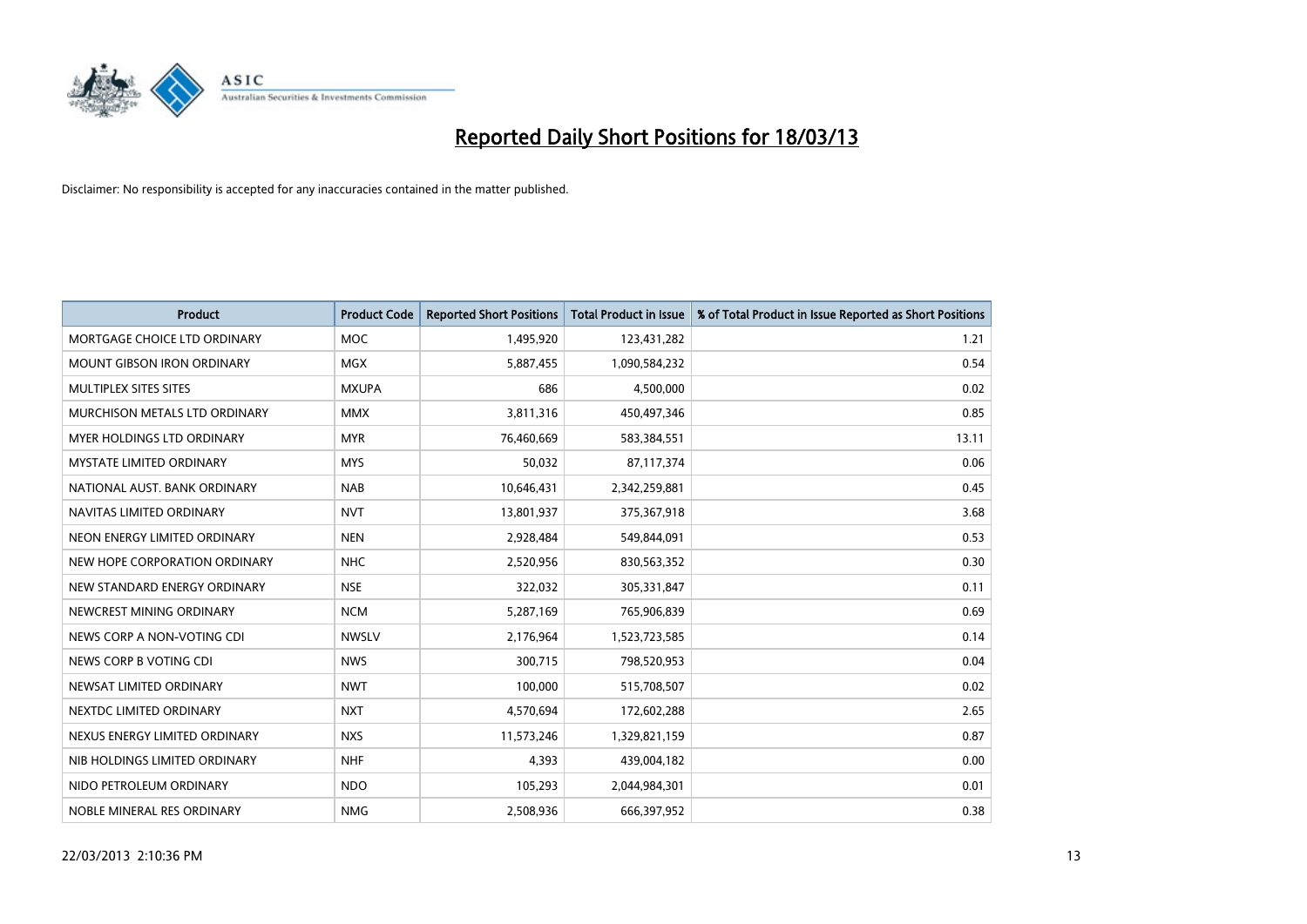

| <b>Product</b>                        | <b>Product Code</b> | <b>Reported Short Positions</b> | <b>Total Product in Issue</b> | % of Total Product in Issue Reported as Short Positions |
|---------------------------------------|---------------------|---------------------------------|-------------------------------|---------------------------------------------------------|
| NORFOLK GROUP ORDINARY                | <b>NFK</b>          | 50                              | 158,890,730                   | 0.00                                                    |
| NORTHERN IRON LTD ORDINARY            | <b>NFE</b>          | 1,880,947                       | 484,405,314                   | 0.39                                                    |
| NORTHERN STAR ORDINARY                | <b>NST</b>          | 8,153,805                       | 424,277,027                   | 1.92                                                    |
| NRW HOLDINGS LIMITED ORDINARY         | <b>NWH</b>          | 10,174,778                      | 278,888,011                   | 3.65                                                    |
| NUFARM LIMITED ORDINARY               | <b>NUF</b>          | 8,452,161                       | 262,796,891                   | 3.22                                                    |
| OAKTON LIMITED ORDINARY               | <b>OKN</b>          | 2,598                           | 90,080,581                    | 0.00                                                    |
| OCEANAGOLD CORP. CHESS DEPOSITARY INT | <b>OGC</b>          | 413,726                         | 293,517,918                   | 0.14                                                    |
| OIL SEARCH LTD ORDINARY               | OSH                 | 26,681,105                      | 1,334,756,742                 | 2.00                                                    |
| OM HOLDINGS LIMITED ORDINARY          | OMH                 | 3,969,805                       | 673,423,337                   | 0.59                                                    |
| ORICA LIMITED ORDINARY                | ORI                 | 1,508,401                       | 366,768,327                   | 0.41                                                    |
| ORIGIN ENERGY ORDINARY                | <b>ORG</b>          | 21,749,384                      | 1,094,032,750                 | 1.99                                                    |
| OROCOBRE LIMITED ORDINARY             | <b>ORE</b>          | 473,770                         | 117,745,140                   | 0.40                                                    |
| OROTONGROUP LIMITED ORDINARY          | <b>ORL</b>          | 1,570                           | 40,880,902                    | 0.00                                                    |
| ORPHEUS ENERGY LTD ORDINARY           | <b>OEG</b>          | 67,200                          | 130,475,919                   | 0.05                                                    |
| OZ MINERALS ORDINARY                  | OZL                 | 12,436,591                      | 303,470,022                   | 4.10                                                    |
| PACIFIC BRANDS ORDINARY               | <b>PBG</b>          | 14,247,591                      | 912,915,695                   | 1.56                                                    |
| PALADIN ENERGY LTD ORDINARY           | <b>PDN</b>          | 100,695,180                     | 836,969,286                   | 12.03                                                   |
| PANAUST LIMITED ORDINARY              | <b>PNA</b>          | 2,835,495                       | 614,407,069                   | 0.46                                                    |
| PANORAMIC RESOURCES ORDINARY          | PAN                 | 1,414,851                       | 256,058,555                   | 0.55                                                    |
| PAPERLINX LIMITED ORDINARY            | <b>PPX</b>          | 68,040                          | 609,280,761                   | 0.01                                                    |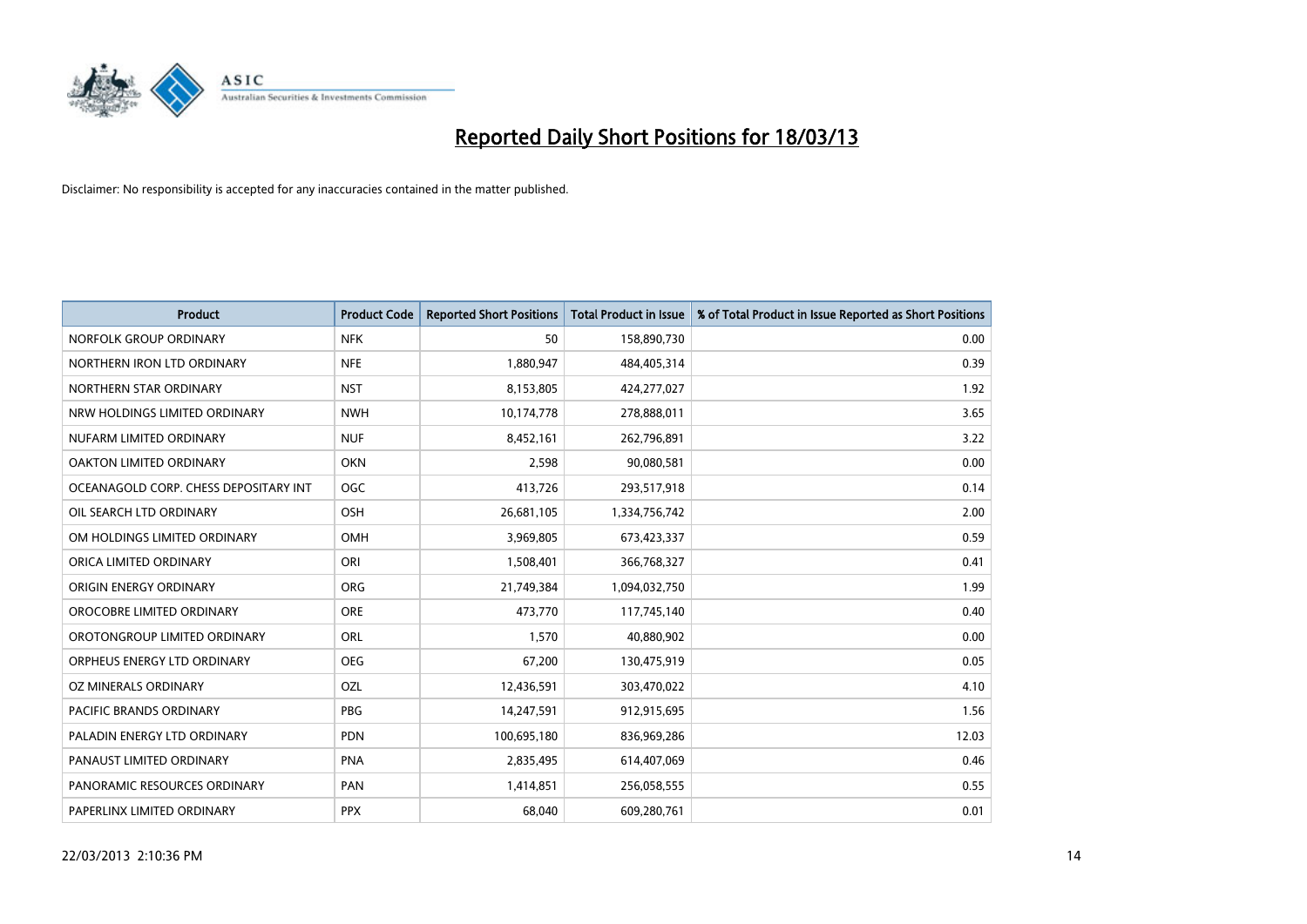

| <b>Product</b>                      | <b>Product Code</b> | <b>Reported Short Positions</b> | <b>Total Product in Issue</b> | % of Total Product in Issue Reported as Short Positions |
|-------------------------------------|---------------------|---------------------------------|-------------------------------|---------------------------------------------------------|
| PAPILLON RES LTD ORDINARY           | <b>PIR</b>          | 2,116,778                       | 297,278,210                   | 0.71                                                    |
| PATTIES FOODS LTD ORDINARY          | PFL                 | 4,035                           | 139,065,639                   | 0.00                                                    |
| PEET LIMITED ORDINARY               | <b>PPC</b>          | 3,291,987                       | 321,013,141                   | 1.03                                                    |
| PERILYA LIMITED ORDINARY            | PEM                 | 409                             | 769,316,426                   | 0.00                                                    |
| PERPETUAL LIMITED ORDINARY          | <b>PPT</b>          | 2,117,806                       | 41,980,678                    | 5.04                                                    |
| PERSEUS MINING LTD ORDINARY         | PRU                 | 28,865,512                      | 457,962,088                   | 6.30                                                    |
| PHARMAXIS LTD ORDINARY              | <b>PXS</b>          | 12,587,245                      | 308,543,389                   | 4.08                                                    |
| PLATINUM ASSET ORDINARY             | <b>PTM</b>          | 8,093,136                       | 561,347,878                   | 1.44                                                    |
| PLATINUM AUSTRALIA ORDINARY         | <b>PLA</b>          | 836,127                         | 504,968,043                   | 0.17                                                    |
| PMI GOLD CORP CDI 1:1               | <b>PVM</b>          | 172,316                         | 138,592,220                   | 0.12                                                    |
| PMP LIMITED ORDINARY                | PMP                 | 178,840                         | 323,781,124                   | 0.06                                                    |
| PREMIER INVESTMENTS ORDINARY        | <b>PMV</b>          | 424,520                         | 155,260,478                   | 0.27                                                    |
| PRIMA BIOMED LTD ORDINARY           | PRR                 | 424,493                         | 1,066,063,388                 | 0.04                                                    |
| PRIMARY HEALTH CARE ORDINARY        | <b>PRY</b>          | 14,692,389                      | 502,983,554                   | 2.92                                                    |
| PROGRAMMED ORDINARY                 | <b>PRG</b>          | 254,604                         | 118,177,001                   | 0.22                                                    |
| PURA VIDA ENERGY NL ORDINARY        | <b>PVD</b>          | 157,040                         | 59,983,514                    | 0.26                                                    |
| <b>QANTAS AIRWAYS ORDINARY</b>      | QAN                 | 22,276,333                      | 2,248,150,128                 | 0.99                                                    |
| <b>OBE INSURANCE GROUP ORDINARY</b> | <b>OBE</b>          | 48,943,153                      | 1,196,747,582                 | 4.09                                                    |
| ORXPHARMA LTD ORDINARY              | <b>ORX</b>          | 130,762                         | 144,644,706                   | 0.09                                                    |
| <b>QUBE HOLDINGS LTD ORDINARY</b>   | <b>QUB</b>          | 12,870,414                      | 926,489,845                   | 1.39                                                    |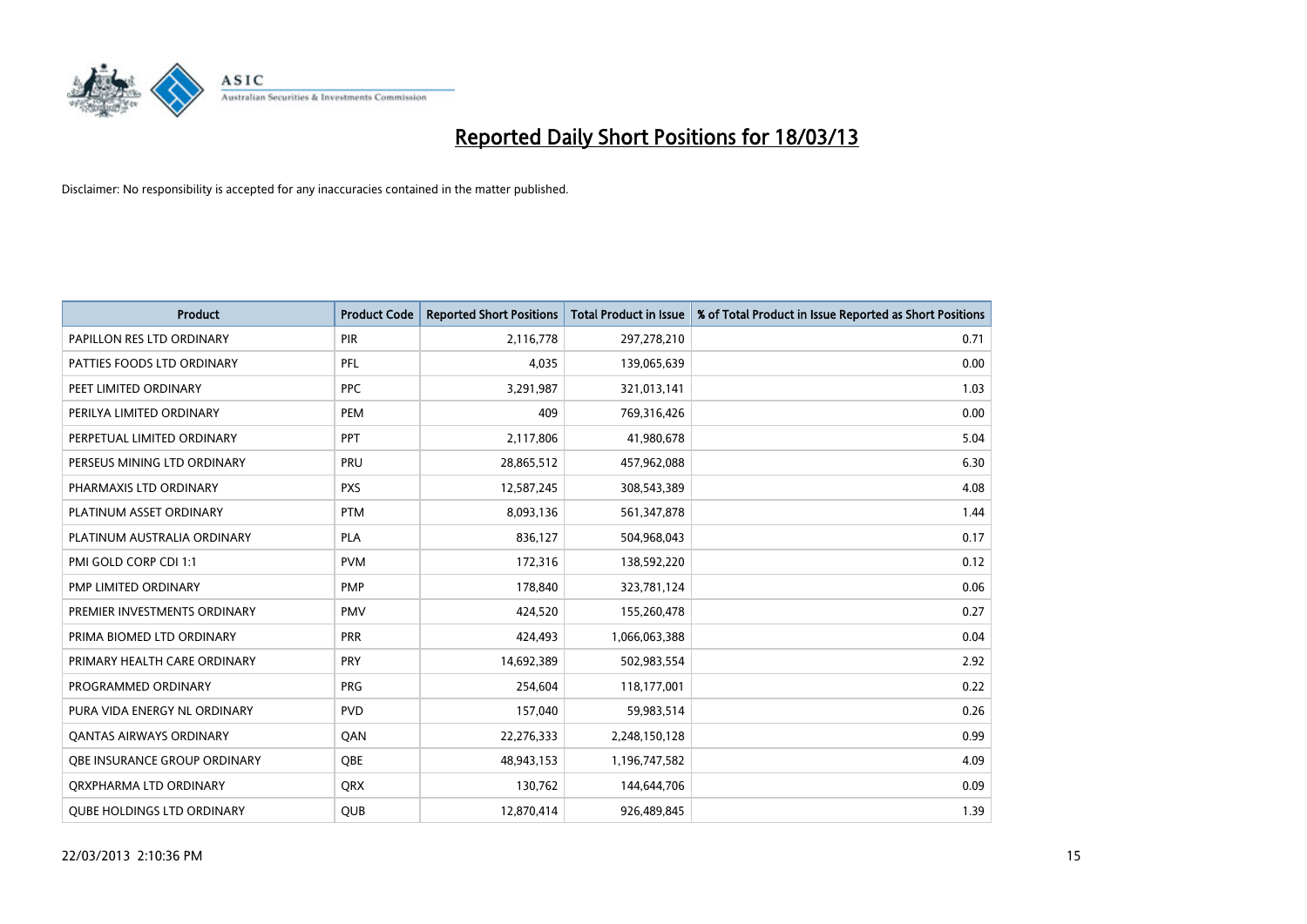

| <b>Product</b>                      | <b>Product Code</b> | <b>Reported Short Positions</b> | <b>Total Product in Issue</b> | % of Total Product in Issue Reported as Short Positions |
|-------------------------------------|---------------------|---------------------------------|-------------------------------|---------------------------------------------------------|
| RAMELIUS RESOURCES ORDINARY         | <b>RMS</b>          | 6,013,350                       | 337,296,949                   | 1.78                                                    |
| RAMSAY HEALTH CARE ORDINARY         | <b>RHC</b>          | 2,240,345                       | 202,081,252                   | 1.11                                                    |
| <b>RCR TOMLINSON ORDINARY</b>       | <b>RCR</b>          | 53,580                          | 132,431,265                   | 0.04                                                    |
| <b>REA GROUP ORDINARY</b>           | <b>REA</b>          | 160,976                         | 131,714,699                   | 0.12                                                    |
| <b>RECKON LIMITED ORDINARY</b>      | <b>RKN</b>          | 452,270                         | 129,488,015                   | 0.35                                                    |
| <b>RED 5 LIMITED ORDINARY</b>       | <b>RED</b>          | 623,675                         | 135,488,008                   | 0.46                                                    |
| <b>RED FORK ENERGY ORDINARY</b>     | <b>RFE</b>          | 4,277,352                       | 384,951,719                   | 1.11                                                    |
| REDBANK ENERGY LTD ORDINARY         | AEI                 | 13                              | 786,287                       | 0.00                                                    |
| REDFLEX HOLDINGS ORDINARY           | <b>RDF</b>          |                                 | 110,762,310                   | 0.00                                                    |
| REECE AUSTRALIA LTD. ORDINARY       | <b>REH</b>          | 579                             | 99,600,000                    | 0.00                                                    |
| REGIS RESOURCES ORDINARY            | <b>RRL</b>          | 8,137,112                       | 474,075,396                   | 1.72                                                    |
| RESMED INC CDI 10:1                 | <b>RMD</b>          | 16,953,741                      | 1,556,242,300                 | 1.09                                                    |
| <b>RESOLUTE MINING ORDINARY</b>     | <b>RSG</b>          | 2,945,540                       | 643,094,224                   | 0.46                                                    |
| <b>RESOURCE GENERATION ORDINARY</b> | <b>RES</b>          | 73                              | 263,345,652                   | 0.00                                                    |
| RETAIL FOOD GROUP ORDINARY          | <b>RFG</b>          | 233,894                         | 130,087,856                   | 0.18                                                    |
| REVERSE CORP LIMITED ORDINARY       | <b>REF</b>          | 100                             | 92,382,175                    | 0.00                                                    |
| REX MINERALS LIMITED ORDINARY       | <b>RXM</b>          | 2,778,175                       | 188,907,284                   | 1.47                                                    |
| RHG LIMITED ORDINARY                | <b>RHG</b>          | 30,691                          | 308,483,177                   | 0.01                                                    |
| <b>RIALTO ENERGY ORDINARY</b>       | <b>RIA</b>          | 172,533                         | 672,259,992                   | 0.03                                                    |
| RIDLEY CORPORATION ORDINARY         | <b>RIC</b>          | 679,843                         | 307,817,071                   | 0.22                                                    |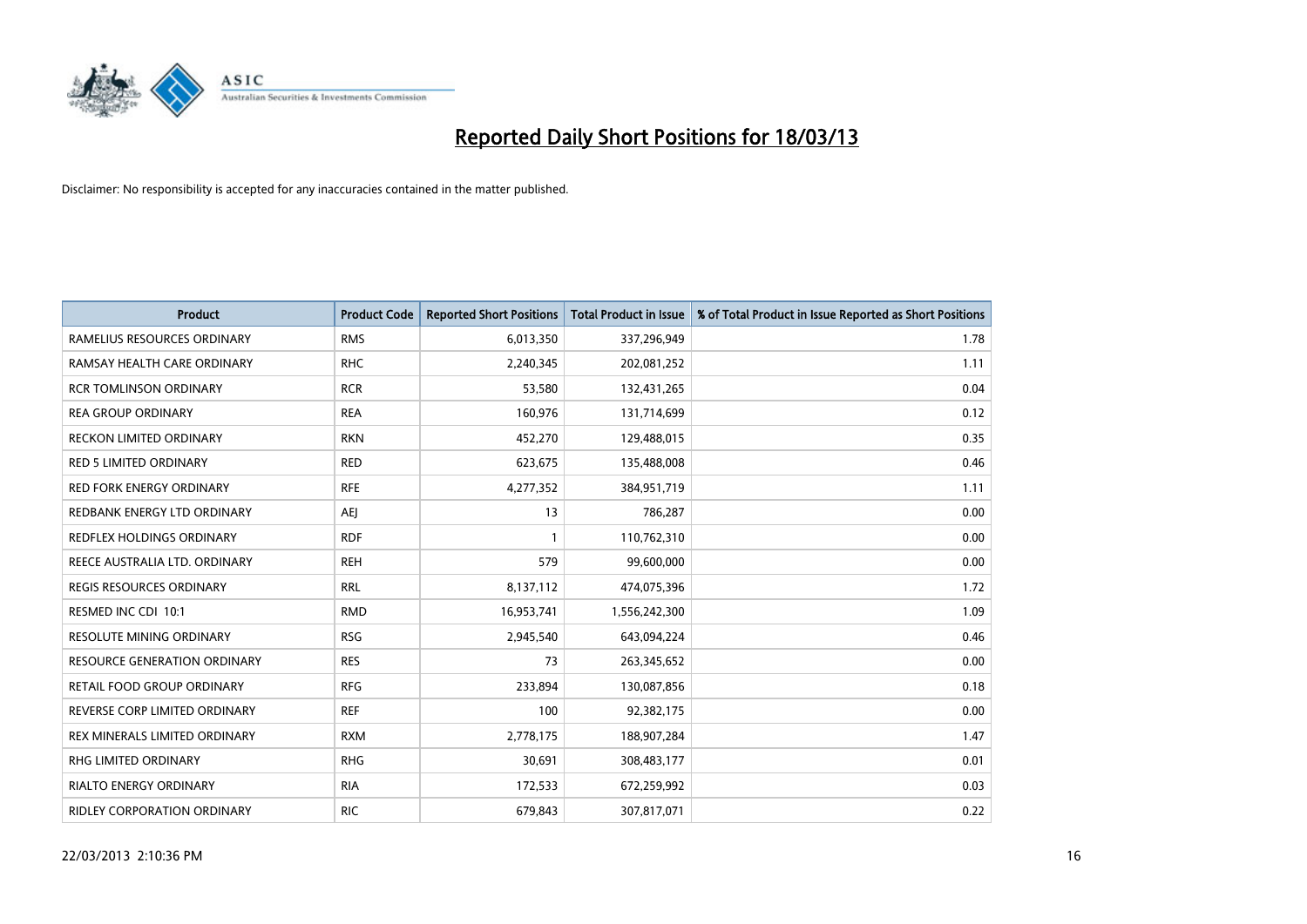

| <b>Product</b>                        | <b>Product Code</b> | <b>Reported Short Positions</b> | <b>Total Product in Issue</b> | % of Total Product in Issue Reported as Short Positions |
|---------------------------------------|---------------------|---------------------------------|-------------------------------|---------------------------------------------------------|
| RIO TINTO LIMITED ORDINARY            | <b>RIO</b>          | 8,357,577                       | 435,758,720                   | 1.92                                                    |
| ROC OIL COMPANY ORDINARY              | <b>ROC</b>          | 1,539,293                       | 683,235,552                   | 0.23                                                    |
| <b>RURALCO HOLDINGS ORDINARY</b>      | <b>RHL</b>          | 12,000                          | 55,019,284                    | 0.02                                                    |
| SAI GLOBAL LIMITED ORDINARY           | SAI                 | 8,007,134                       | 207,018,029                   | 3.87                                                    |
| SALMAT LIMITED ORDINARY               | <b>SLM</b>          | 412                             | 159,812,799                   | 0.00                                                    |
| SAMSON OIL & GAS LTD ORDINARY         | <b>SSN</b>          | 4,316,000                       | 1,985,896,471                 | 0.22                                                    |
| SANDFIRE RESOURCES ORDINARY           | <b>SFR</b>          | 3,571,820                       | 153,590,968                   | 2.33                                                    |
| <b>SANTOS LTD ORDINARY</b>            | <b>STO</b>          | 3,049,943                       | 958,980,353                   | 0.32                                                    |
| SARACEN MINERAL ORDINARY              | <b>SAR</b>          | 8,844,774                       | 595,263,186                   | 1.49                                                    |
| SCA PROPERTY GROUP STAPLED SECURITIES | SCP                 | 28,486,691                      | 585,455,114                   | 4.87                                                    |
| SEDGMAN LIMITED ORDINARY              | <b>SDM</b>          | 234,653                         | 217,623,797                   | 0.11                                                    |
| <b>SEEK LIMITED ORDINARY</b>          | <b>SEK</b>          | 16,465,422                      | 337,101,307                   | 4.88                                                    |
| SELECT HARVESTS ORDINARY              | <b>SHV</b>          | 41,846                          | 57,151,112                    | 0.07                                                    |
| SENEX ENERGY LIMITED ORDINARY         | <b>SXY</b>          | 4,309,234                       | 1,140,804,837                 | 0.38                                                    |
| SERVICE STREAM ORDINARY               | <b>SSM</b>          | 100                             | 283,418,867                   | 0.00                                                    |
| SEVEN GROUP HOLDINGS ORDINARY         | <b>SVW</b>          | 2,443,641                       | 307,410,281                   | 0.79                                                    |
| SEVEN WEST MEDIA LTD ORDINARY         | <b>SWM</b>          | 18,198,418                      | 999,160,872                   | 1.82                                                    |
| SIGMA PHARMACEUTICAL ORDINARY         | SIP                 | 4,828,974                       | 1,162,669,614                 | 0.42                                                    |
| SILEX SYSTEMS ORDINARY                | <b>SLX</b>          | 1,432,764                       | 170,232,464                   | 0.84                                                    |
| SILVER CHEF LIMITED ORDINARY          | SIV                 | 54,881                          | 28,184,457                    | 0.19                                                    |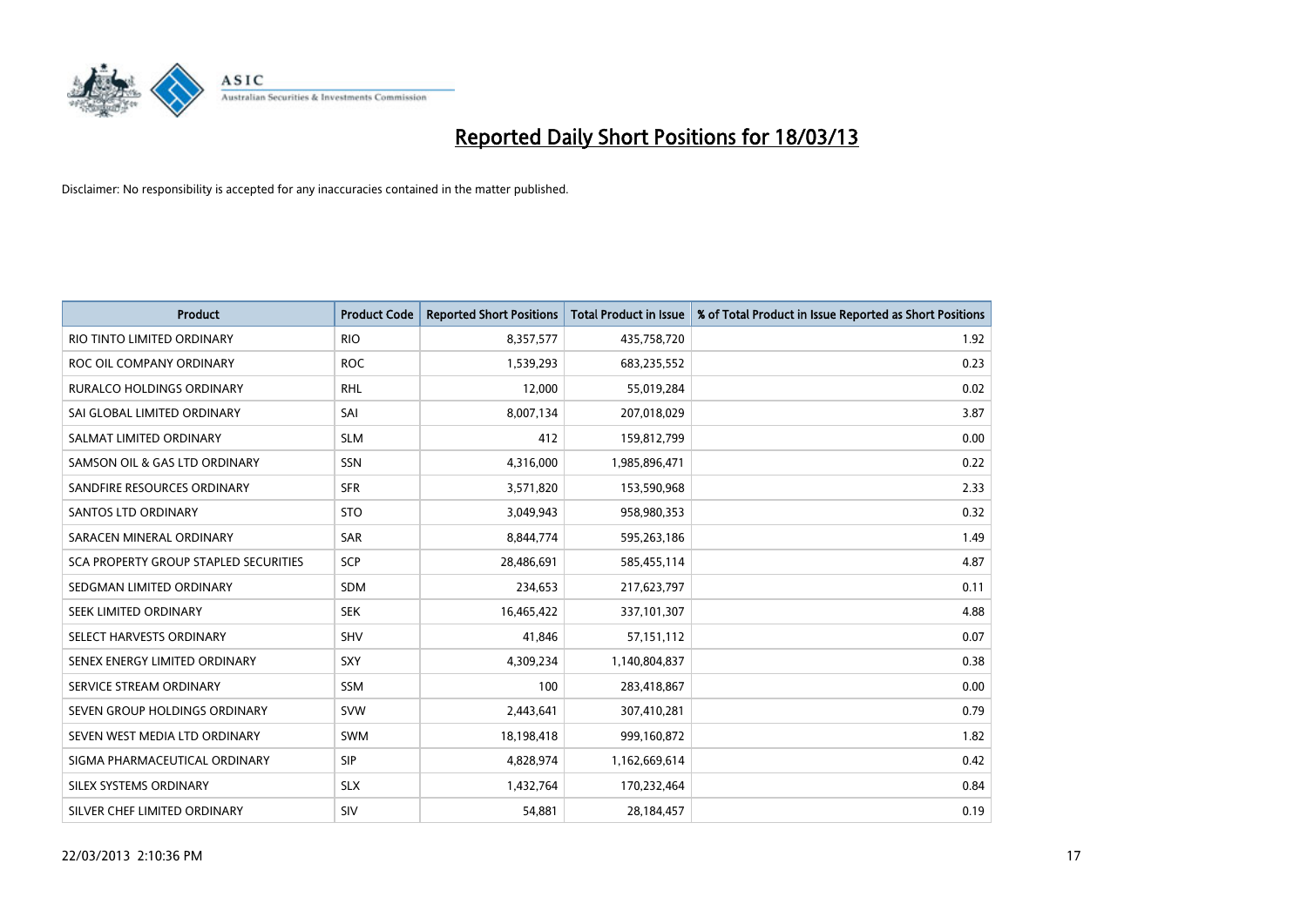

| <b>Product</b>                           | <b>Product Code</b> | <b>Reported Short Positions</b> | <b>Total Product in Issue</b> | % of Total Product in Issue Reported as Short Positions |
|------------------------------------------|---------------------|---------------------------------|-------------------------------|---------------------------------------------------------|
| SILVER LAKE RESOURCE ORDINARY            | <b>SLR</b>          | 3,017,228                       | 379,048,750                   | 0.80                                                    |
| SIMS METAL MGMT LTD ORDINARY             | <b>SGM</b>          | 12,940,519                      | 204,309,387                   | 6.33                                                    |
| SINGAPORE TELECOMM. CHESS DEPOSITARY INT | <b>SGT</b>          | 1,673,353                       | 194,899,894                   | 0.86                                                    |
| SIRIUS RESOURCES NL ORDINARY             | <b>SIR</b>          | 44,091                          | 224,620,167                   | 0.02                                                    |
| SIRTEX MEDICAL ORDINARY                  | <b>SRX</b>          | 488,088                         | 55,768,136                    | 0.88                                                    |
| SKILLED GROUP LTD ORDINARY               | <b>SKE</b>          | 4,270,726                       | 233,487,276                   | 1.83                                                    |
| SKY NETWORK ORDINARY                     | <b>SKT</b>          | 90,000                          | 389,139,785                   | 0.02                                                    |
| <b>SLATER &amp; GORDON ORDINARY</b>      | <b>SGH</b>          | 29,381                          | 170,537,215                   | 0.02                                                    |
| SMS MANAGEMENT, ORDINARY                 | <b>SMX</b>          | 3,218,674                       | 69,378,477                    | 4.64                                                    |
| SONIC HEALTHCARE ORDINARY                | <b>SHL</b>          | 8,753,384                       | 396,154,681                   | 2.21                                                    |
| SP AUSNET STAPLED SECURITIES             | <b>SPN</b>          | 19,877,967                      | 3,367,543,113                 | 0.59                                                    |
| SPARK INFRASTRUCTURE STAPLED NOTE & UNIT | SKI                 | 36,337,445                      | 1,326,734,264                 | 2.74                                                    |
| SPDR 200 FUND ETF UNITS                  | <b>STW</b>          | 44,978                          | 46,151,346                    | 0.10                                                    |
| ST BARBARA LIMITED ORDINARY              | <b>SBM</b>          | 6,451,761                       | 488,074,077                   | 1.32                                                    |
| STANMORE COAL LTD ORDINARY               | <b>SMR</b>          | 32,870                          | 208,419,252                   | 0.02                                                    |
| STARPHARMA HOLDINGS ORDINARY             | SPL                 | 7,755,813                       | 283,665,948                   | 2.73                                                    |
| STHN CROSS MEDIA ORDINARY                | <b>SXL</b>          | 11,118,864                      | 704,858,524                   | 1.58                                                    |
| STOCKLAND UNITS/ORD STAPLED              | SGP                 | 25,573,941                      | 2,202,657,963                 | 1.16                                                    |
| STRAITS RES LTD. ORDINARY                | SRO                 | 92,625                          | 1,164,150,159                 | 0.01                                                    |
| STW COMMUNICATIONS ORDINARY              | SGN                 | 561,892                         | 403,828,512                   | 0.14                                                    |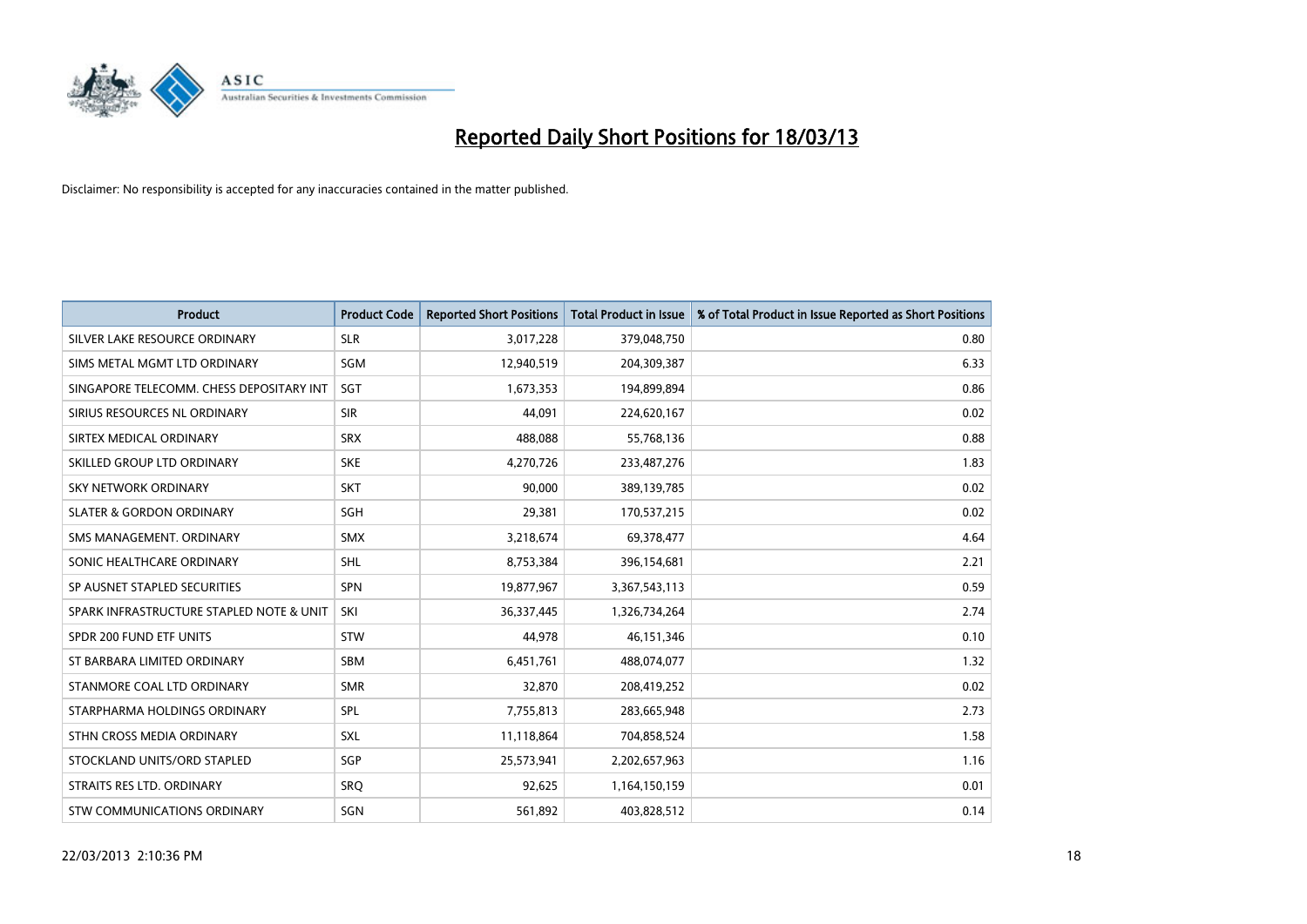

| <b>Product</b>                       | <b>Product Code</b> | <b>Reported Short Positions</b> | <b>Total Product in Issue</b> | % of Total Product in Issue Reported as Short Positions |
|--------------------------------------|---------------------|---------------------------------|-------------------------------|---------------------------------------------------------|
| SUNCORP GROUP LTD ORDINARY           | <b>SUN</b>          | 6,459,315                       | 1,286,600,980                 | 0.50                                                    |
| SUNDANCE ENERGY ORDINARY             | <b>SEA</b>          | 1,532,254                       | 401,434,819                   | 0.38                                                    |
| SUNDANCE RESOURCES ORDINARY          | <b>SDL</b>          | 4,885,388                       | 3,072,110,985                 | 0.16                                                    |
| SUNLAND GROUP LTD ORDINARY           | <b>SDG</b>          | 18,391                          | 189,417,674                   | 0.01                                                    |
| SUPER RET REP LTD ORDINARY           | <b>SUL</b>          | 612,887                         | 196,432,811                   | 0.31                                                    |
| SYD AIRPORT STAPLED US PROHIBIT.     | SYD                 | 10,755,106                      | 1,861,210,782                 | 0.58                                                    |
| SYRAH RESOURCES ORDINARY             | <b>SYR</b>          | 426,558                         | 136,410,422                   | 0.31                                                    |
| TABCORP HOLDINGS LTD ORDINARY        | <b>TAH</b>          | 15,581,134                      | 734,015,737                   | 2.12                                                    |
| TALON PETROLEUM LTD ORDINARY         | <b>TPD</b>          | 37,392                          | 98,135,433                    | 0.04                                                    |
| TANAMI GOLD NL ORDINARY              | <b>TAM</b>          | 965,660                         | 261,132,677                   | 0.37                                                    |
| TAP OIL LIMITED ORDINARY             | <b>TAP</b>          | 386,093                         | 241,608,606                   | 0.16                                                    |
| TASSAL GROUP LIMITED ORDINARY        | <b>TGR</b>          | 65,371                          | 146,304,404                   | 0.04                                                    |
| TATTS GROUP LTD ORDINARY             | <b>TTS</b>          | 6,872,568                       | 1,388,328,378                 | 0.50                                                    |
| TELECOM CORPORATION ORDINARY         | <b>TEL</b>          | 7,262,670                       | 1,816,496,462                 | 0.40                                                    |
| <b>TELSTRA CORPORATION, ORDINARY</b> | <b>TLS</b>          | 25,858,561                      | 12,443,074,357                | 0.21                                                    |
| TEN NETWORK HOLDINGS ORDINARY        | <b>TEN</b>          | 93,043,824                      | 2,586,970,845                 | 3.60                                                    |
| TERANGA GOLD CORP CDI 1:1            | <b>TGZ</b>          | 85,283                          | 173, 176, 323                 | 0.05                                                    |
| THE REJECT SHOP ORDINARY             | <b>TRS</b>          | 2,281,982                       | 26,092,220                    | 8.75                                                    |
| THORN GROUP LIMITED ORDINARY         | <b>TGA</b>          | 13,110                          | 147,584,880                   | 0.01                                                    |
| TIGER RESOURCES ORDINARY             | <b>TGS</b>          | 1,873,366                       | 673,470,269                   | 0.28                                                    |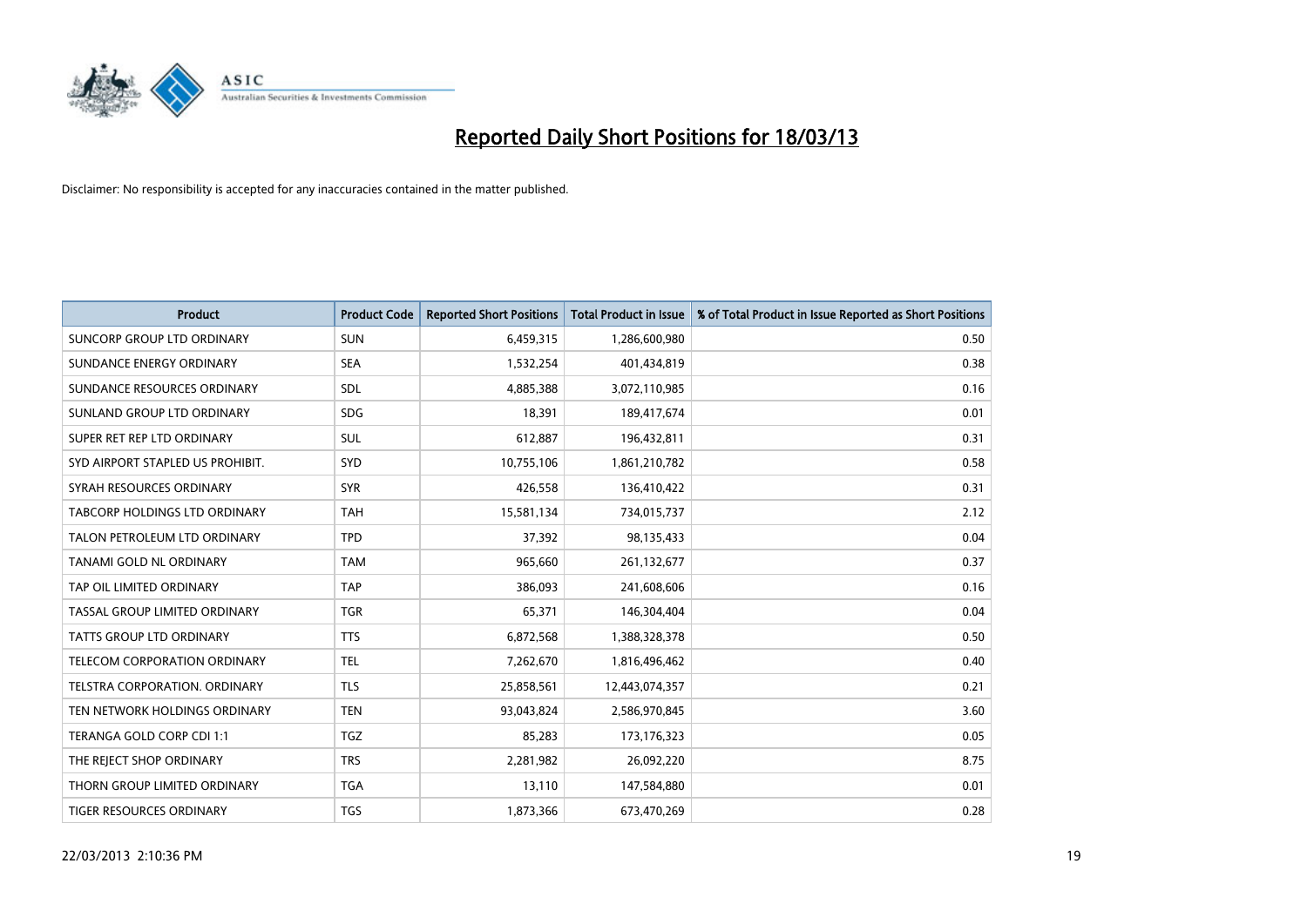

| <b>Product</b>                         | <b>Product Code</b> | <b>Reported Short Positions</b> | <b>Total Product in Issue</b> | % of Total Product in Issue Reported as Short Positions |
|----------------------------------------|---------------------|---------------------------------|-------------------------------|---------------------------------------------------------|
| TOLL HOLDINGS LTD ORDINARY             | <b>TOL</b>          | 33,229,177                      | 717,133,875                   | 4.63                                                    |
| TOX FREE SOLUTIONS ORDINARY            | <b>TOX</b>          | 1,130,625                       | 115,999,858                   | 0.97                                                    |
| TPG TELECOM LIMITED ORDINARY           | <b>TPM</b>          | 1,208,726                       | 793,808,141                   | 0.15                                                    |
| TRADE ME GROUP ORDINARY                | <b>TME</b>          | 917,278                         | 396,017,568                   | 0.23                                                    |
| <b>TRANSFIELD SERVICES ORDINARY</b>    | <b>TSE</b>          | 14,256,376                      | 512,457,716                   | 2.78                                                    |
| TRANSPACIFIC INDUST, ORDINARY          | <b>TPI</b>          | 9,564,869                       | 1,578,563,490                 | 0.61                                                    |
| TRANSURBAN GROUP TRIPLE STAPLED SEC.   | <b>TCL</b>          | 7,494,931                       | 1,481,594,818                 | 0.51                                                    |
| TREASURY WINE ESTATE ORDINARY          | <b>TWE</b>          | 19,835,099                      | 647,227,144                   | 3.06                                                    |
| TROY RESOURCES LTD ORDINARY            | <b>TRY</b>          | 141,196                         | 91,318,649                    | 0.15                                                    |
| <b>UGL LIMITED ORDINARY</b>            | <b>UGL</b>          | 9,452,408                       | 166,511,240                   | 5.68                                                    |
| UXC LIMITED ORDINARY                   | <b>UXC</b>          | 713,431                         | 308,214,493                   | 0.23                                                    |
| <b>VENTURE MINERALS ORDINARY</b>       | <b>VMS</b>          | 227,760                         | 287,320,170                   | 0.08                                                    |
| VIRGIN AUS HLDG LTD ORDINARY           | VAH                 | 76,884,602                      | 2,455,775,111                 | 3.13                                                    |
| VNGD AUS SHARES ETF UNITS              | VAS                 | 772                             | 5,807,438                     | 0.01                                                    |
| <b>VOCUS COMMS LTD ORDINARY</b>        | <b>VOC</b>          | 112,671                         | 77,984,492                    | 0.14                                                    |
| WATPAC LIMITED ORDINARY                | <b>WTP</b>          | 1,186,917                       | 184,332,526                   | 0.64                                                    |
| <b>WDS LIMITED ORDINARY</b>            | <b>WDS</b>          | $\overline{7}$                  | 144,740,614                   | 0.00                                                    |
| WEBJET LIMITED ORDINARY                | <b>WEB</b>          | 166,559                         | 79,397,959                    | 0.21                                                    |
| <b>WESFARMERS LIMITED ORDINARY</b>     | <b>WES</b>          | 26,133,118                      | 1,006,657,195                 | 2.60                                                    |
| WESFARMERS LIMITED PARTIALLY PROTECTED | <b>WESN</b>         | 82,551                          | 150,536,403                   | 0.05                                                    |